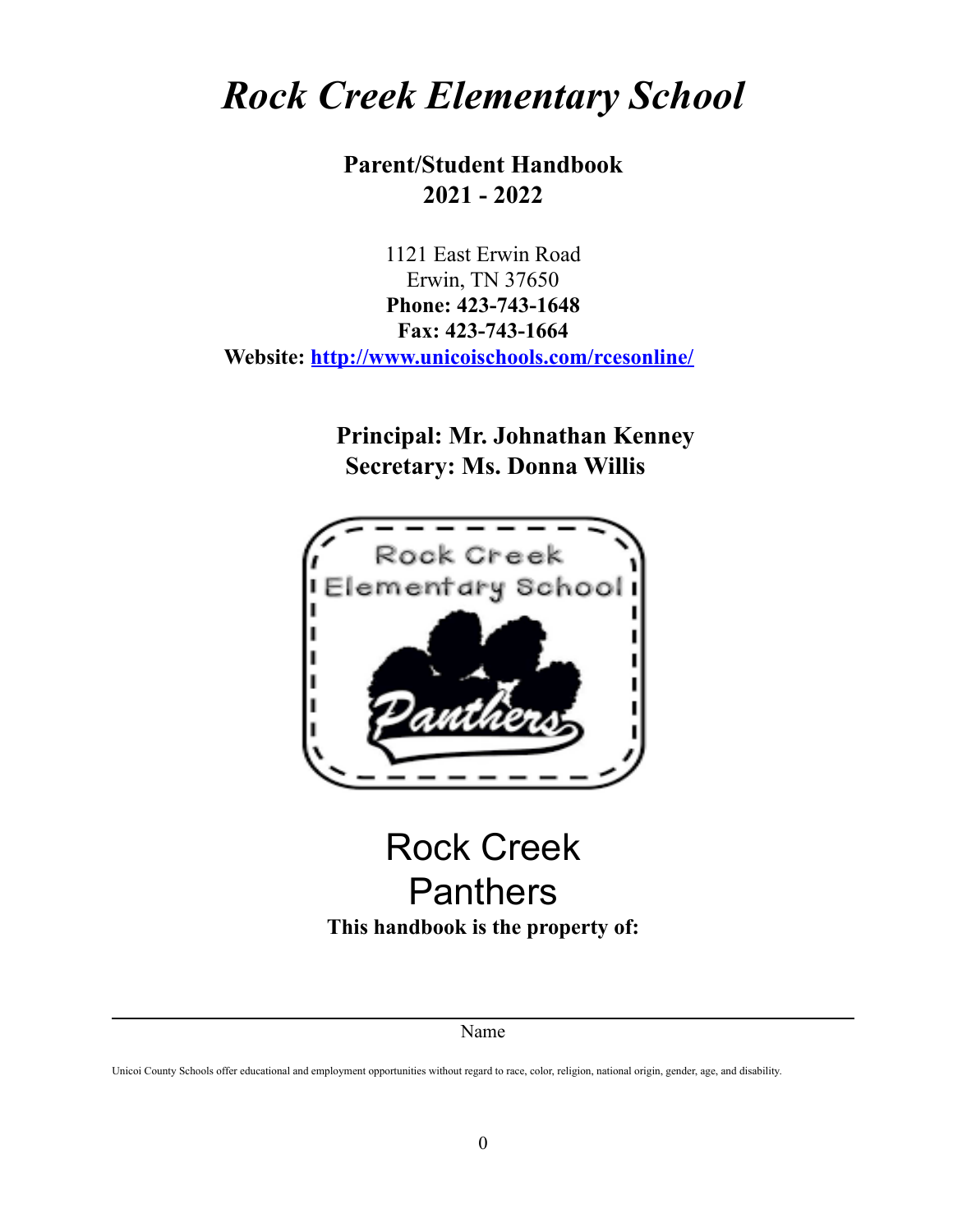# **Table of Contents**

| <b>Topic</b>                                                              | Page           |
|---------------------------------------------------------------------------|----------------|
| School Calendar 2021-2022                                                 | 2              |
| Principal's Message                                                       | 3              |
| Mission Statement / Belief Statement / Vision Statement / School Moto     | $\overline{4}$ |
| Attendance                                                                | 5 & 6          |
| Enrollment / Withdrawal of Students<br>$\bullet$                          |                |
| Arrival & Dismissal                                                       |                |
| <b>Attendance Rewards</b>                                                 |                |
| <b>Attendance Policy</b>                                                  |                |
| Office Procedures & Policies                                              | $7 - 10$       |
| Telephone Use<br>$\bullet$                                                |                |
| Visitors, Visits, Classroom Interruptions, and Parent Teacher Conferences |                |
| Check in / Tardy & Early Dismissal / Checkout                             |                |
| Student Illness or Injury                                                 |                |
| <b>Emergency School Closing</b>                                           |                |
| <b>Emergency Form</b>                                                     |                |
| Medication Policy 6.405<br>$\bullet$                                      |                |
| Pediculosis (Head Lice) Policy 6.4031                                     |                |
| <b>Student Technology Policy</b>                                          |                |
| Transportation                                                            | 11             |
| Drop off / Pick up                                                        |                |
| <b>School Buses</b>                                                       |                |
| <b>Transpiration Changes</b>                                              |                |
| Cafeteria                                                                 | 11 & 12        |
| Breakfast / Lunch<br>$\bullet$                                            |                |
| <b>Lunch Charges</b><br>$\bullet$                                         |                |
| Conduct<br>Personal Items                                                 | $12 - 17$      |
| Security<br>$\bullet$<br>Illegal Items                                    |                |
| Zero-Tolerance Policy 6.309<br>$\bullet$<br>Care of Building              |                |
| Bullying / Discrimination/ Harassmen<br>Gum Chewing                       |                |
| Definitions<br>Assemblies & Programs                                      |                |
| Complaints<br>Textbooks                                                   |                |
| Dress Code<br>Discipline Behavior                                         |                |
| Discipline Policy<br>Cell Phone Policy 6.312                              |                |
| Notification of Rights FERPA<br>Use of Electronic Items Policy 6.312      |                |
| <b>Student Related Information</b>                                        | $17 - 19$      |
| Child Abuse & Neglect<br>$\bullet$                                        |                |
| <b>Report Cards</b><br>$\bullet$                                          |                |
| Homework Policy<br>$\bullet$                                              |                |
| <b>Effective Study habits</b>                                             |                |
| Children's Online Privacy Act (COPPA)                                     | 19             |
| Qualifications of Teachers and Paraprofessionals                          | 19             |
| Accountability                                                            | $19 - 20$      |
| Safe Schools                                                              | 20             |
| Considerations for Covid-19                                               | 21             |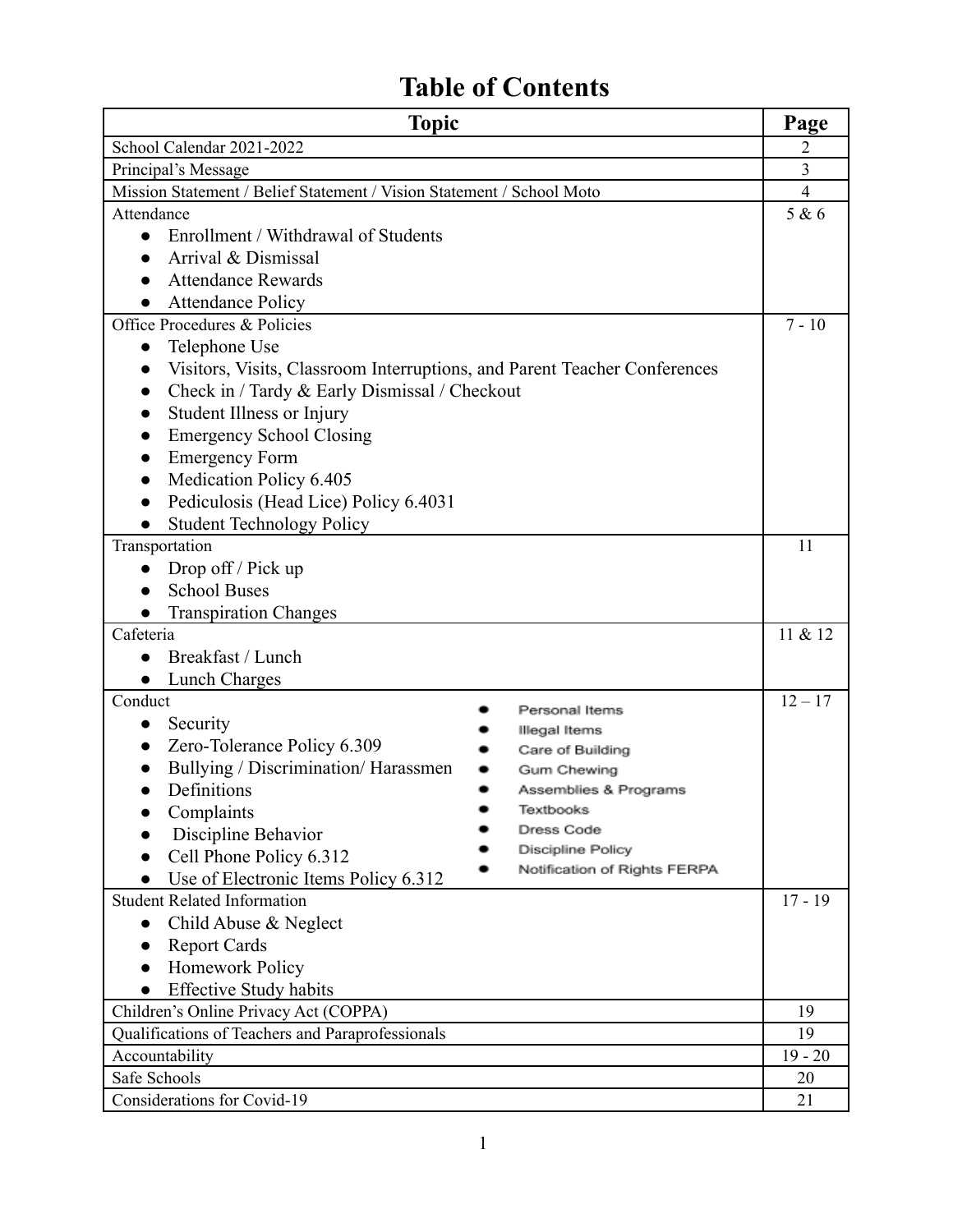# UNICOI COUNTY SCHOOLS CALENDAR

# 2021-2022 **And all of the America**

SCHOOLS Classica are politi

UNICOL

In Service

 $8/2 - 8/5$ 

**COUNTY** 

| 出版            | First Day of School (Dismiss 11:45/12:00)       |
|---------------|-------------------------------------------------|
| 8/10          | Professional Development (Dismiss 11:45/12:00)  |
| 2/6           | Labor Day (No School)                           |
| 9/17          | Professional Development (Dismiss 11:45/12:00)  |
| 9/23          | Parent/Teacher Conference (Dismiss 11:45/12:00) |
| 10/1 - 10/8   | Fall Break (No School)                          |
| 11/19         | Professional Development (Dismiss 12:45/12:00)  |
| 11/24 - 11/26 | Thanks giving Break (No School)                 |
| 12/17         | Professional Development (Dismiss 11:45/12:00)  |
| 12/20 - 12/31 | Christmas Break (No School)                     |
| 1/3           | Professional Development (No School)            |
| 1,717         | Martin Luther King Day (No School)              |
| 2/18          | Professional Development (Dismiss 11:45/12:00)  |
| 3.617         | Parent/Teacher Conference (Dismiss 11:45/12:00) |
| 4/15-4/18     | Spring Break (No School)                        |
| 4,722         | Professional Development (Dismiss 11:45/12:00)  |
| 5/3           | Election Day (No School)                        |
| 5/19          | Professional Development (Dismits 11:45/12:00)  |
| 5/20          | Last Daviel School (Report Cards)               |

January 2022

| <b>AND 18</b> | 白明 道<br>-- |
|---------------|------------|
|               |            |

# **Principal's Message**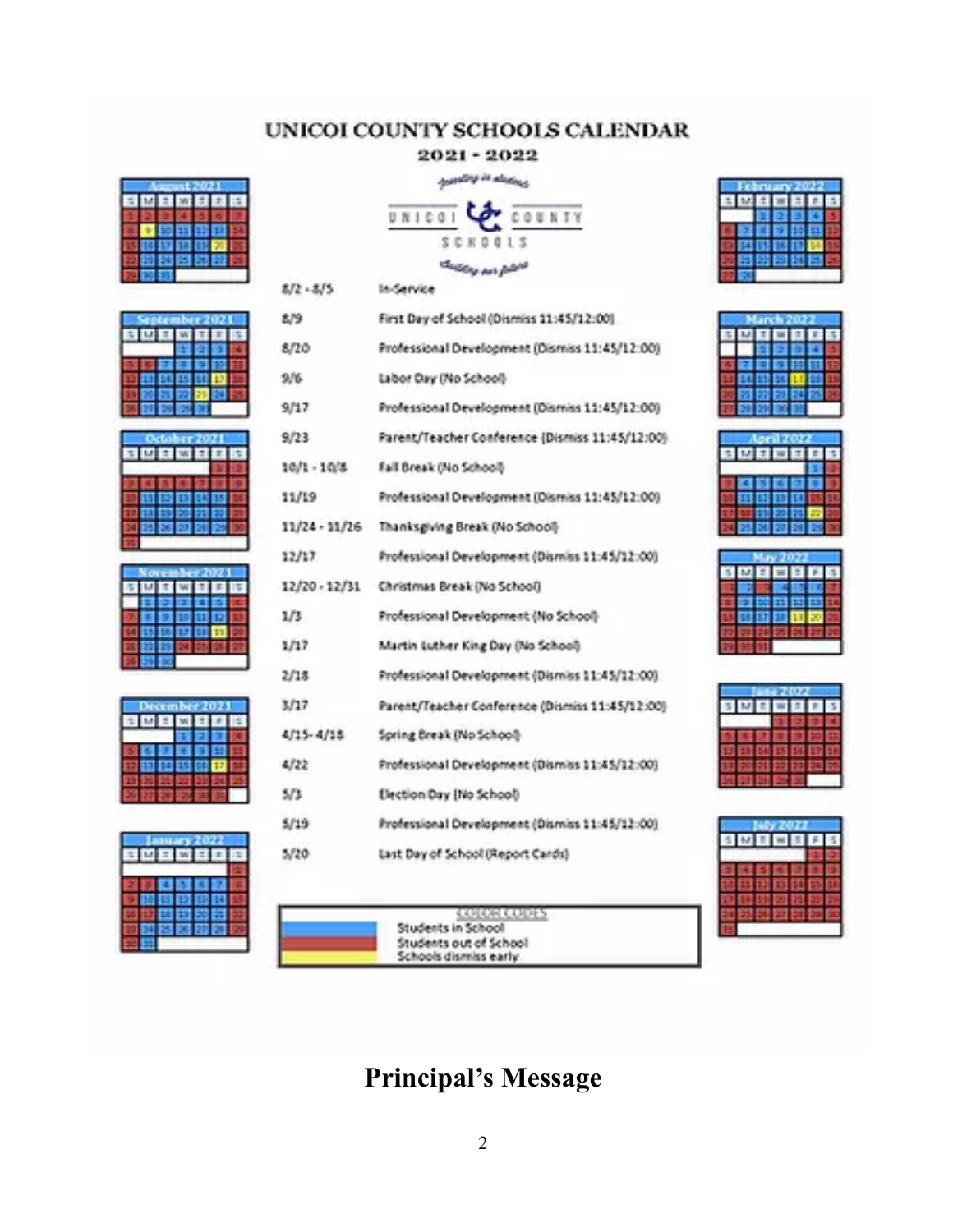Dear Rock Creek Students and Families,

It is with great excitement that I welcome you to the 2021/22 school year at Rock Creek Elementary. I hope that the summer left you feeling as refreshed and ready to return to Rock Creek as it did the faculty and staff.

Our goal for this year is to ensure that every student is given the opportunities and tools they need to be successful. We hope that our hard work and passion for our students will be on display throughout the year. I would also like to encourage all of you to become a part of our school community, if you are not already, by joining our PTO, volunteer programs, and signing up for our school DOJO. With strong community and family support in our school, we will be able to accomplish so much more for our students.

As you read through this Handbook if you have any questions or need any clarification please do not hesitate to contact the school. I look forward to meeting and working with you in providing the best possible education for your student(s).

I would also like to take this opportunity to express my excitement in becoming the Principal of Rock Creek. I have lived in the Rock Creek area all of my life. I have had the privilege of attending Rock Creek as a student, working at Rock Creek as a Physical Education teacher, and am now so excited to get to serve as the principal of Rock Creek Elementary! I look forward to continuing the strong tradition of excellence that Rock Creek has exemplified for many years. If I can be of help in any way please feel free to contact me at 743-1648 or [kenneyj@unicoishools.com](mailto:kenneyj@unicoishools.com).

Sincerely,

Johnathan Kenney Principal

Again, welcome to Rock Creek!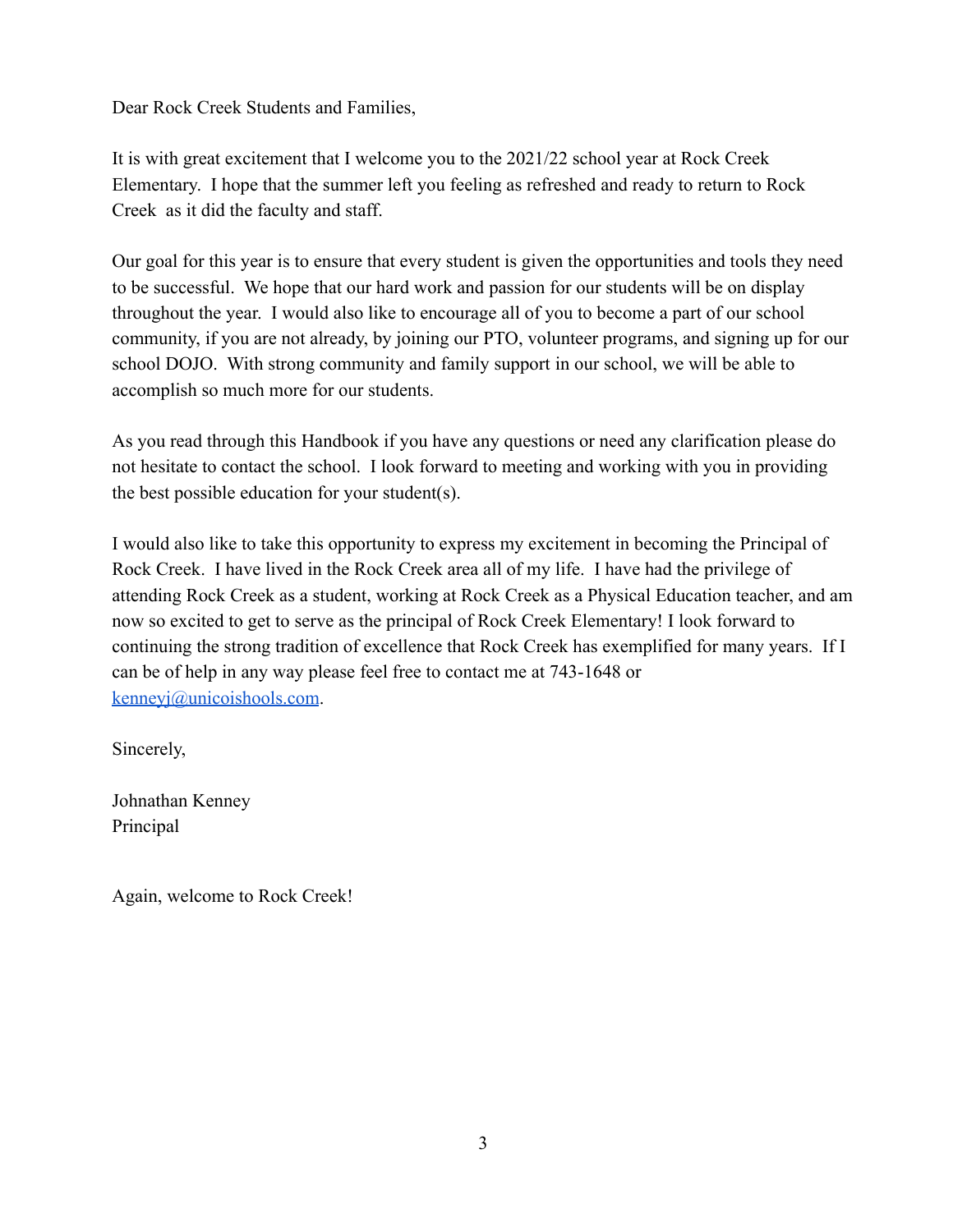#### **Mission Statement**

The mission of Rock Creek Elementary is to prepare our students for success inside and outside of the classroom by providing them opportunities to learn and grow in a safe environment.

#### **Vision Statement**

For Rock Creek to be a school that works with all stakeholders in creating an environment that is most beneficial to student growth and achievement.

#### *School Motto*

**R**eaching **C**hildren for **E**ducational **S**uccess

#### **Belief Statements**

Stakeholders involved with Rock Creek Elementary want what is best for each child. Students are challenged, praised, and rewarded for their efforts. We believe:

∙ All students can learn.

- Instructional practices will incorporate differences in learning styles in a safe and comfortable environment.
- ∙ Challenging expectations increase individual student performance and growth.
- ∙ Involvement of stakeholders is valued in the decision making process.

∙ Policies are designed with the understanding that each student is a unique individual with diverse needs.

#### **ATTENDANCE**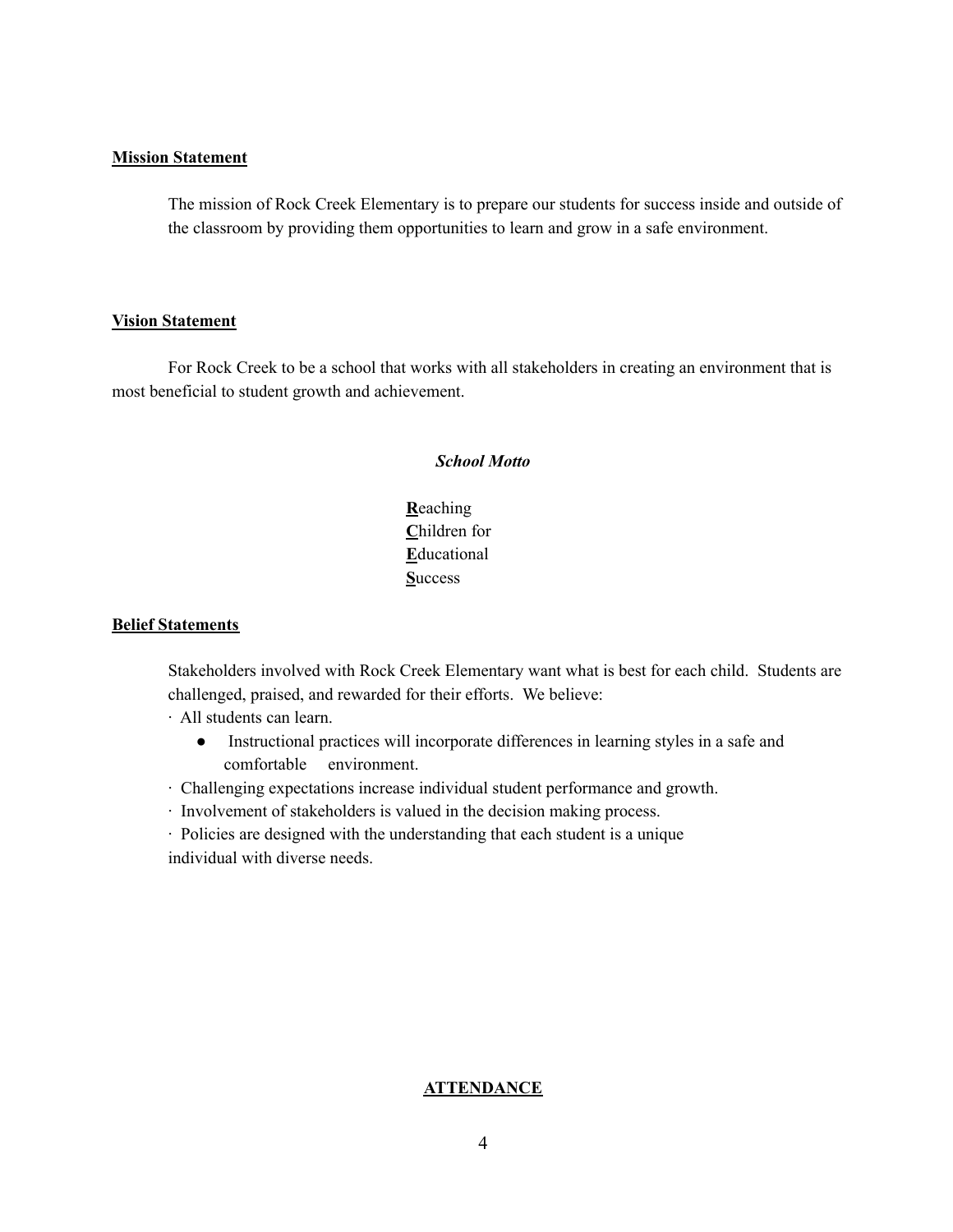# **Enrollment/Withdrawal of Students**

Any student enrolling in school for the first time must provide a birth certificate, medical examination, and evidence of state-required immunization. If you are moving and are withdrawing your child from school, please call or come by the school prior to the withdrawal date. This will give ample time to complete the necessary paperwork, etc. Your cooperation is always greatly appreciated.

## **Arrival:**

Rock Creek opens at 7:15 a.m. with students beginning classes at 8:00am. Students who do not ride the bus are asked to arrive no earlier than 7:15 a.m. Students arriving between 7:15-8:00 a.m. should report to the gymnasium. Any student arriving after 8:00 a.m. has to have a parent to sign the student in as tardy at the secretary's office. Students wishing to eat breakfast should arrive at school by 7:40 am.

#### **Dismissal:**

Students are dismissed at 3:00 p.m. and should be picked up by 3:15 p.m..

## **Attendance Awards**

**Perfect Attendance**-Students who are present everyday for the entire day will receive perfect attendance awards. Students must be at school from 8:00 to 3:00 every school day and cannot have any tardies or **check-outs for the entire school year to receive a perfect attendance award.**

**Good Attendance**-Students with 3 or less combined absences, tardies, or early checkouts will receive recognition for their efforts.

#### **Attendance Policy:**

Attendance is a key factor in student achievement and therefore, students are expected to be present each day school is in session. The Board has set, in compliance with the State Department of Education requirements, a daily student attendance goal of 95%. The attendance supervisor/director of schools oversees the entire attendance program which shall include:

- 1. All accounting and reporting procedures and their dissemination;
- 2. Alternative program options for students who severely fail to meet minimum attendance requirements;
- 3. Ensuring that all school age children attend school;

Absences shall be classified as either excused or unexcused as determined by the principal or his/her designee. Excused absences shall include:

- 1. Death of immediate family member;
- 2. Medical appointments w/documentation
- 3. Religious observances; or
- 4. Court appearance w/ documentation
- 5. Medical appointments should be made after school. If made during the school day, the child will be excused for a reasonable amount of time for the appointment. Students should return to school with a doctor's excuse.

#### **ATTENDANCE**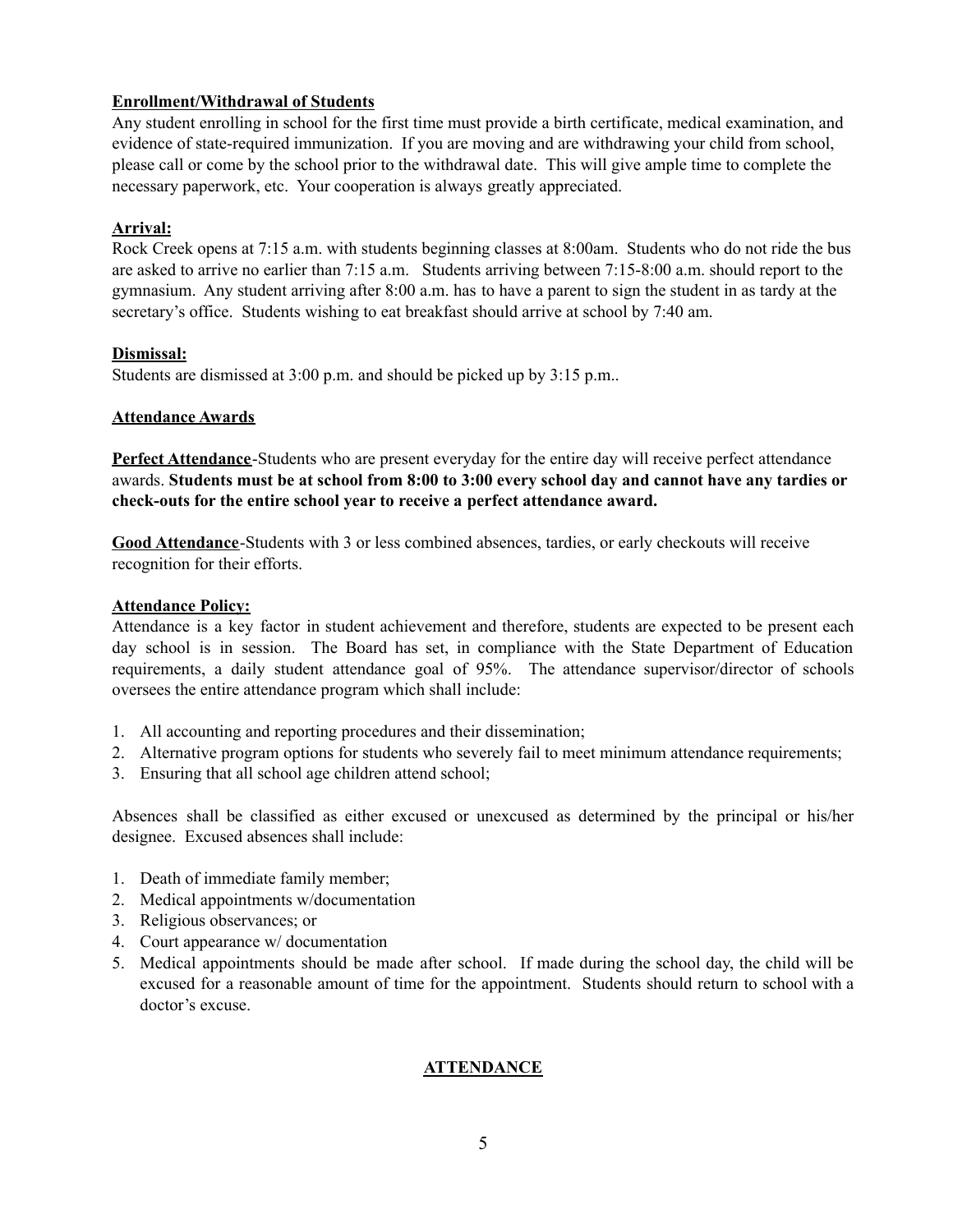**You will be contacted by the school each day by a school official to verify your child's absence. Additionally, you will be contacted if your child's attendance is as follows:**

## **First Contact/Referral**

School Level Attendance Officer, after:

- Three  $(3)$  unexcused absences
- Three (3) unexcused tardies/checkouts
- Five  $(5)$  total absences

## **Second Contact/Referral**

Referral to Unicoi County Truancy Board after:

- $\bullet$  Five (5) unexcused absences
- $\bullet$  Five (5) unexcused tardies/checkouts

The following recommendations may be made at the Unicoi County School Truancy Board hearing:

- Referral for in-home/family services.
- School to monitor attendance and make a second referral to the Unicoi County School Truancy Board for continued attendance issues.
- Recommendation to school for additional services.
- Other referrals as indicated.
- Referral to Juvenile Court.

## **Third Contact/Referral**

● If truancy issues are not resolved, a referral will be made to Unicoi County Juvenile Court.

If parents and students do not appear when scheduled for their Unicoi County Schools Truancy Board hearing or Pretrial Diversion hearing then a court petition will be filed with the Unicoi County Juvenile Court. In addition, if parents and/or students refuse to accept or participate in services recommended by the Unicoi County School Truancy Board, a Juvenile Court petition will also be filed.

# **A student is marked "Unexcused" until the office receives a written and signed excuse that meets the above criteria.**

#### **Steps to Follow when Absence Occurs**

- 1. Parents or guardians should phone the school to inform the office of the absence if possible.
- 2. A written excuse giving name, date, days of absence, and reason for absence with parent's or guardian's signature or a doctor's excuse is brought to school and given to the child's teacher.
- 3. The student should ask for make-up assignments from their teachers (Completion of make-up work and its prompt return is the responsibility of the student).

#### **OFFICE PROCEDURES & POLICIES**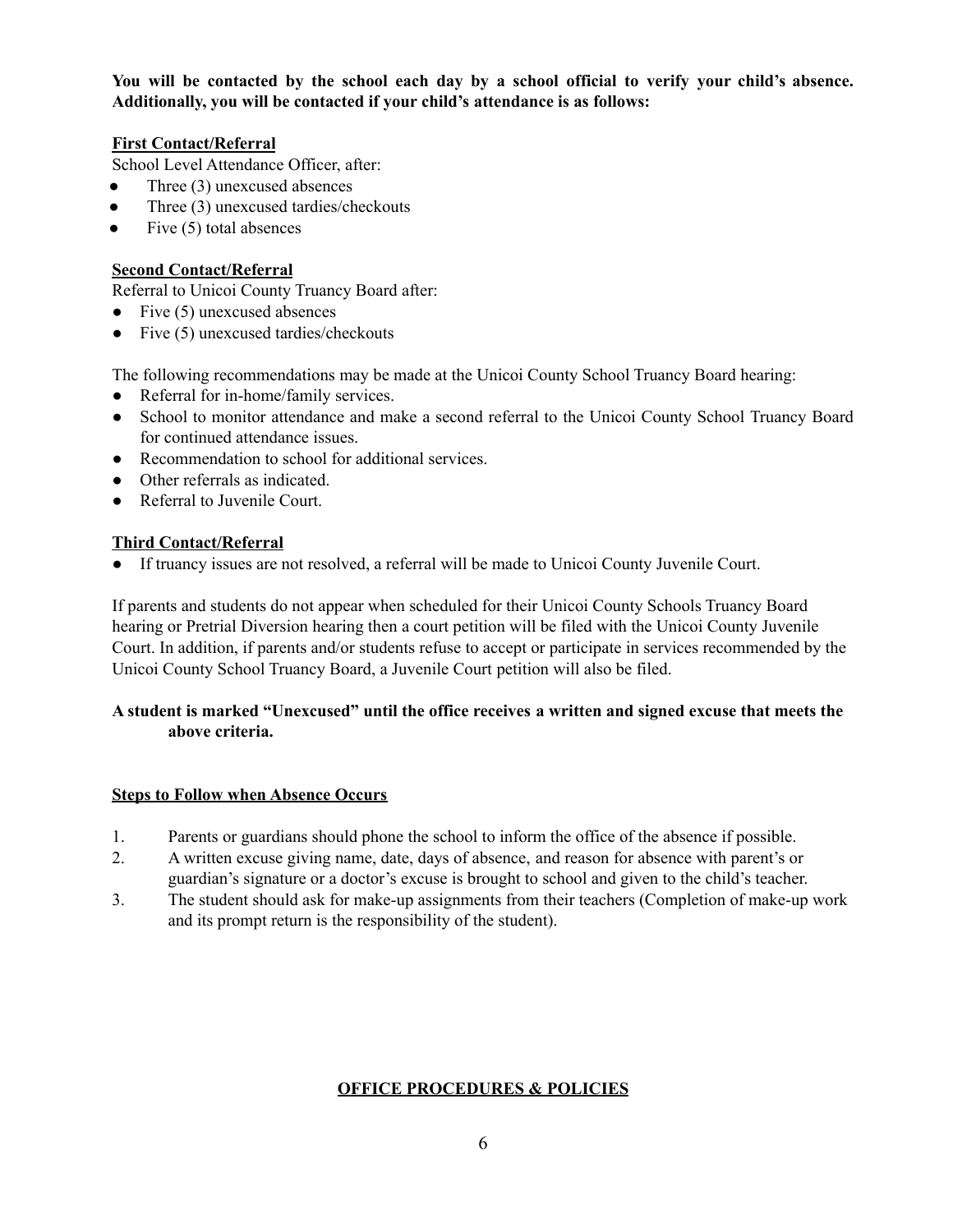# **Telephone Use:**

Only in cases of emergency will students be permitted to use the telephone. Permission must be granted at the office. Only in an emergency will students be allowed to receive phone calls. School business is transacted on the phone and the line must be kept clear. Interruptions often distract from the teaching-learning atmosphere.

## **Visitors, Visits, Classroom Interruptions, and Parent Teacher Conferences**:

We welcome visitors to our school. All visitors to the school, including parents, must be granted access into the building. After ringing the front doorbell, please state your name and the student's name for which your visit pertains and your relationship to the student. Your child's safety is very important to us. We use these safety measures to ensure that no visitor is allowed to enter the building if they have no right to see the student.

All persons visiting the school should enter the building in the identified main entrance and report to the office. All other doors are locked for the safety of the students. Permission from the office is required to visit any part of the school. A visitor's pass must be obtained and worn when inside the building.

Teachers or students are called out of class only in case of emergency. Important messages will be delivered. Please cooperate and do not go directly to the classroom. Learning is adversely affected when a classroom is disturbed and the teachers'scheduled duties are interrupted. Time on task is directly related to student learning.

If there is a need for a conference with a teacher, other than those times that are regularly scheduled, an appointment should be requested through the school secretary. Please do not "Drop By" to talk with teachers, as preparations are required to insure a constructive conference. Your cooperation will be greatly appreciated in this respect. You may be assured that conferences will be scheduled and telephone calls will be returned as soon as possible.

# **Check in/Tardy/:**

If a student arrives after 8:00, the student must be accompanied by an adult to the office to sign in. The student will be given a slip to give to the teacher. Tardiness is a part of attendance and counts towards truancy. Exceeding numbers of tardies will result in referral to Truancy Board. A note should accompany the student to explain the reason for his/her tardiness. **Tardiness is time missed which counts against attendance.**

# **Early Dismissal/Checkout**

We encourage you to try and schedule your child's doctor and dental appointments around school hours. If this is not possible, you must come to the main office first and sign out your child.

Identification of the adult taking the child must be made at the office. **Under no circumstances will children be released to unidentified or unauthorized persons. Please do not depend on telephone calls to have children dismissed. Positive identification cannot be made by phone. Requests must be made** in writing or in person to the school office. Please do not go directly to the classroom; wait at the **office for your child as not to interfere with the education process.**

# **OFFICE PROCEDURES & POLICIES**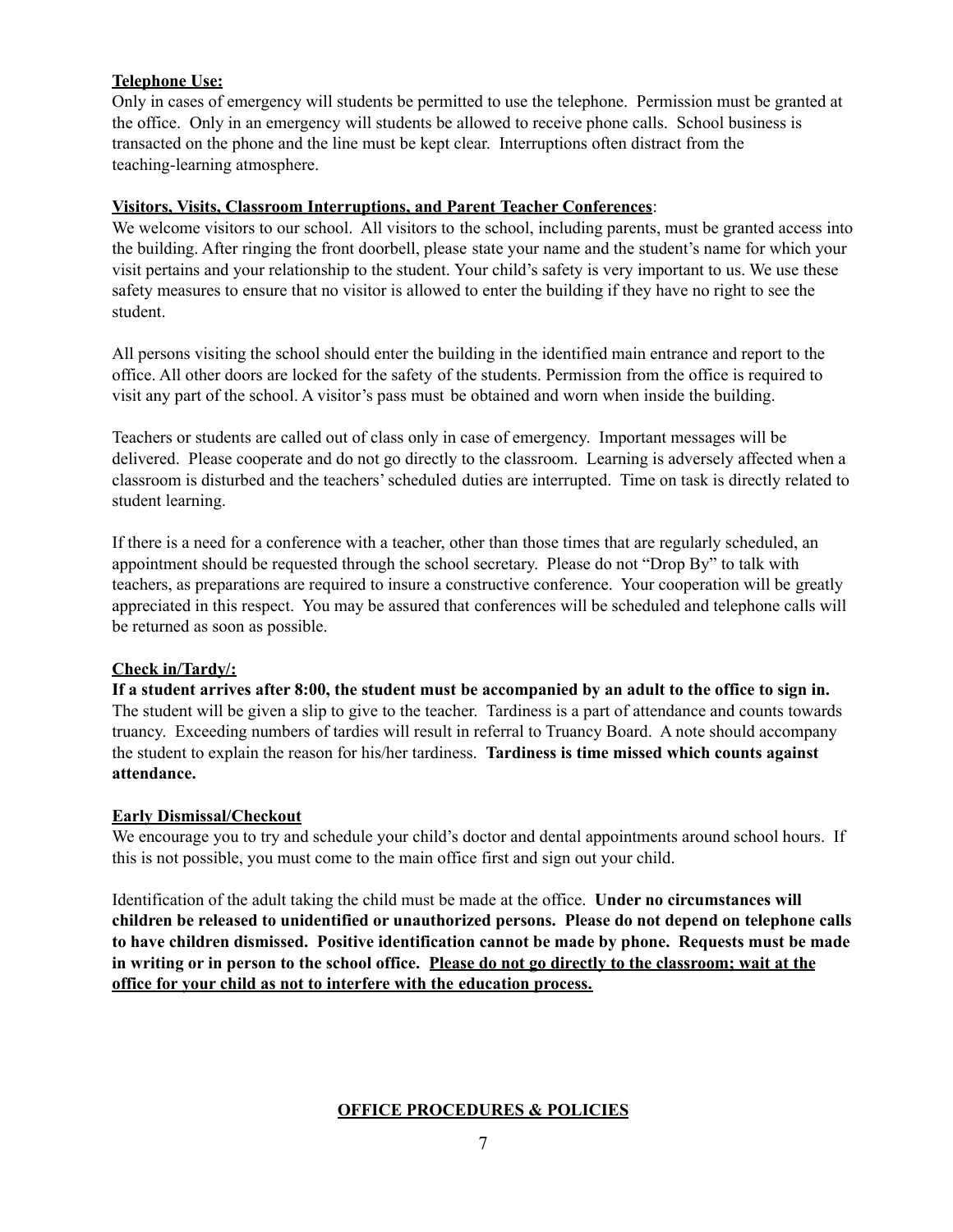# **Student Illness or Injury:**

If a student becomes ill at school or is injured, the school will make every effort to contact the parent or guardian. It is imperative that each student has a phone number where a relative can be reached in an **emergency.** If the emergency form is found not to contain numbers at which we can reach an adult, the child will not be allowed to return to school until this is rectified.

## **Emergency School Closing**:

In the event that weather conditions are such that it would be dangerous for the school buses to run, school will be closed. If threatening or adverse weather conditions occur after the beginning of the school day school will be closed early. Announcements will be made on social media, the radio, and TV, and school will be dismissed. Please have an alternate plan for your child on file in the school office in case you are not at home. **Should you come to pick up your child when a school closing is announced, come to the office before going to the classroom.** We will send early dismissal instructions forms home to be filled out.

#### **Emergency Form:**

Emergency forms will be filled out and updated online at the beginning of the year. This information is of the utmost importance and needs to stay current and accurate for the safety of your child. A record of this information is kept in the school office in case you need to be contacted. Please make sure all telephone numbers and addresses are accurate online. Remember to put the name and telephone number of a person who can be contacted in case you cannot be reached. We must have a minimum of two contacts besides yourself.

Please update your information if you change addresses or telephone numbers during the year. It is very important that our records are kept current. If at any time during the year a change in the custody, phone number, address or information concerning people allowed to pick up your child occurs, the parent/legal guardian must come to the school and request those changes. If a change in custody occurs, court documents must be presented and kept on file in the student's permanent record.

# **Medication Policy 6.405:**

All prescription medications given at school shall be prescribed by a licensed prescriber on an individual basis as determined by the child's health status.

A. Prescription medications must be brought to school in the original, pharmacy labeled container. The container shall display:

- Child's name
- Prescription number
- Medication name and dosage
- Administration route
- Date
- Licensed prescriber's name
- Pharmacy name, address, and phone number

B. Prescription medications require written instruction, information and possible side effects with prescriber signature on a permission form supplied by the school. Beginning and ending dates must also be provided.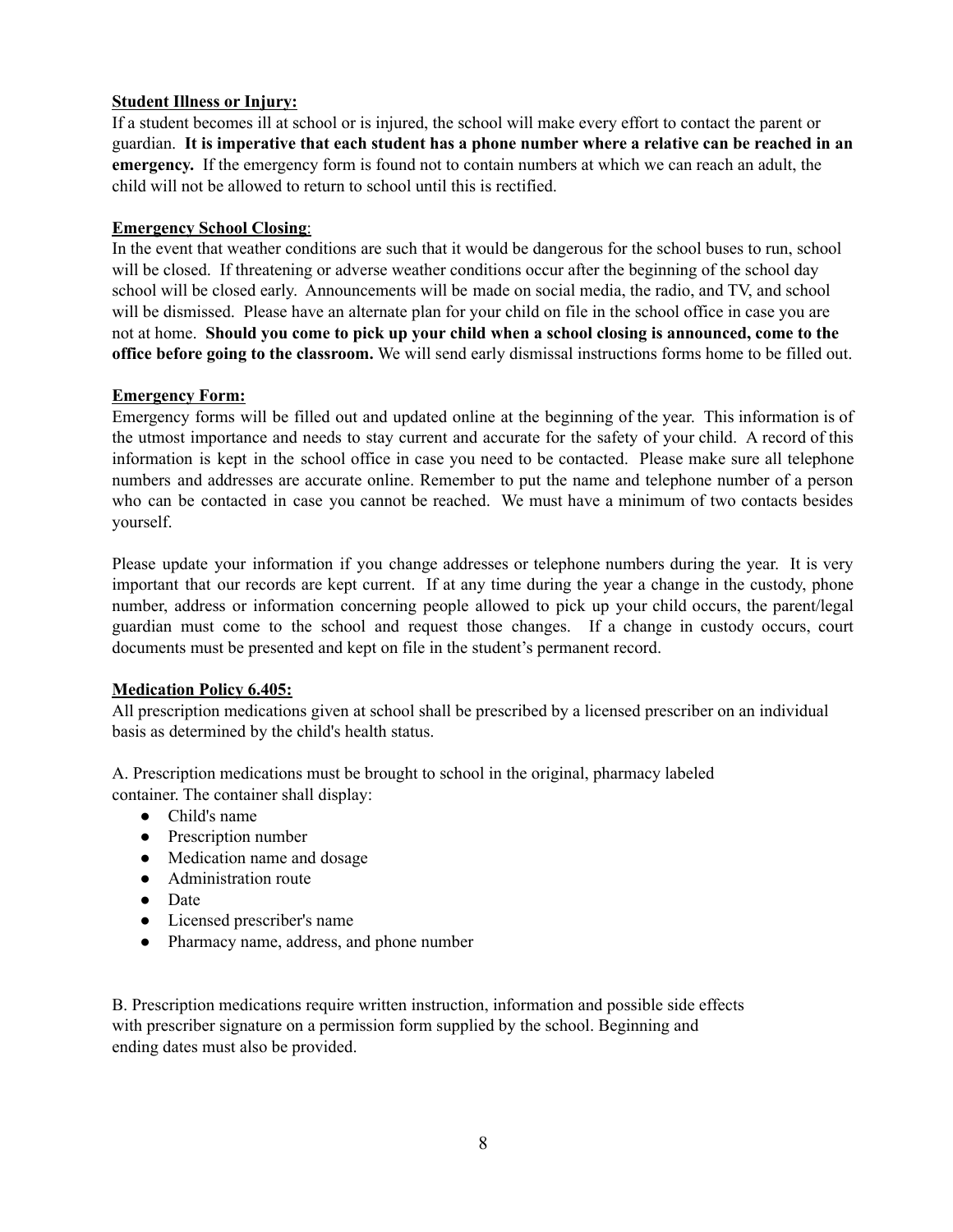# **OFFICE PROCEDURES & POLICIES**

C. Prescription medications require a written parental/guardian request which shall include:

- Child's name
- Name and address of parent/guardian
- Name of medication, dose, route, time of administration
- Discontinuation date
- Reason medication is needed
- Current parent/guardian phone number in case of emergency

D. Documentation required for long-term prescription medications will be renewed annually.

E. Changes in prescription medication shall have written authorization from the licensed prescriber and parent/guardian. The change must be noted on the Medication Administration Record (MAR) without obliterating the previous information. Only an RN or LPN can make changes on the MAR. Changes can include but are not limited to: time, dose, additions, or discontinuation.

All non-prescription medications given in school shall:

A. Be brought in with the original retail label listing the ingredients and dose schedule on the packaging. The child's name is to be written on or in some way affixed to the container.

B. Require a written parental/guardian request which shall include:

- Child's name
- Name of medication, dose, route, time of administration
- Discontinuation date
- Reason medication is needed
- Current parent/guardian phone number in case of emergency

●

A written request/permission form is required for all prescription and non-prescription medication to be given during school hours or during school sponsored activities. No medication can be taken until this form is completed and returned to the school with the medication. It is the responsibility of the parent/guardian to ensure that the written request/permission form and the medication are brought to the school.

All medications are to be stored in a secure, separate, locked drawer or cabinet. Medications requiring refrigeration should be refrigerated in a secure area. This refrigerator should be for medications only. If the refrigerator must be shared with food, medications must be stored in a leak proof, locked container. The parent/guardian shall be responsible at the end of the treatment regimen for removing any unused medication from the school. When the duration of a medication is complete or out of date, the parent/guardian will be notified for replacement medication.

# **OFFICE PROCEDURES & POLICIES**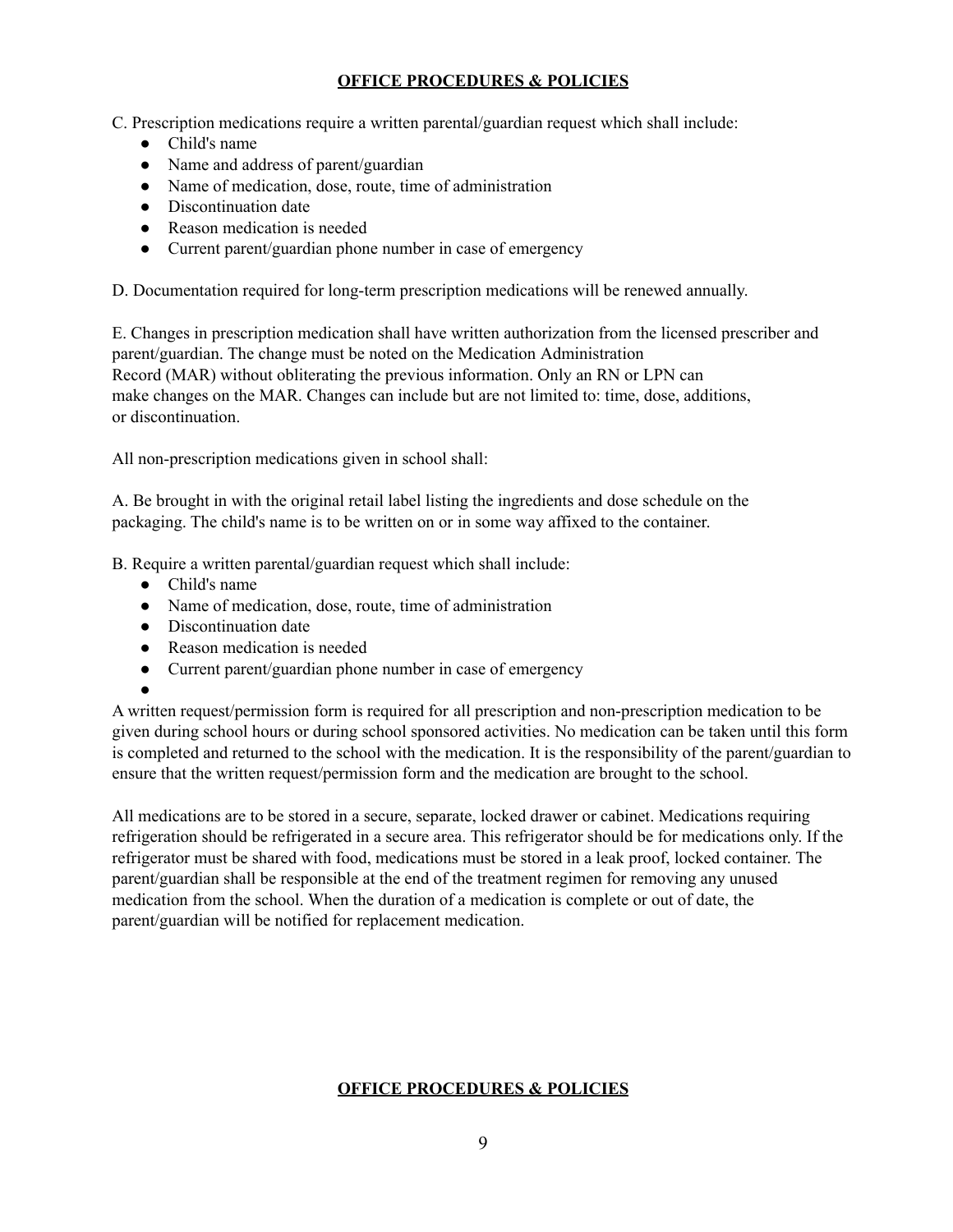# **Pediculosis (Head Lice) Policy 6.4031**

Pediculosis, or head lice, is a common condition that has become a major school and community problem. It results in millions of cases, hundreds of millions of dollars of consumer costs and lost parental wages. The impact on school systems dealing with pediculosis is also very significant. School system employees spend a great deal of time managing pediculosis in addition to the revenue lost because of children being excluded for school attendance. Persistent, or chronic, pediculosis also impacts student's academic performance when they are frequently absent from school, missing valuable instruction time. Finally, the negative social impact of persistent head lice is also important to consider for these children. Development of a comprehensive and coordinated approach to the management of pediculosis provides an effective method for reducing the risk of transmission in the school setting with early detection and treatment. Since the greatest incidence of head lice is seen in children between the ages of 5-12, the Board has developed a Pediculosis Management Program for each elementary and middle school. **The Pediculosis Management Program includes routine screenings for head lice and their egg sacs (nits), scheduled lice case tracking and follow-up. The program also promotes education among school children, school officials, educators, and parents.**

# Once a child has been excluded from school for head lice/nits, only the day sent home will be excused. **Any absences thereafter will be unexcused. Once a student is cleared and returns to school, there will be NO excused days if there is a reoccurrence within two weeks of the initial exclusion.**

# **Student Technology Policy**

Unicoi County Schools have access to computers, network, and the Internet. This technology is the most effective way we have found for introducing students to the global nature of information. It allows us to find, synthesize, and share information in a variety of unique ways. The Internet has come about because groups of individuals have chosen to network their computers in order to share information. A small minority have made objectionable materials available over the Internet. The Unicoi County School System takes every precaution to restrict access to this information. However, an industrious user may discover it. We firmly believe that the valuable information and interaction available on the Internet far outweigh the possibility that users may obtain unsuitable material. Disciplinary action will be taken against users found sending or acquiring objectionable material over the Internet or any part of the school system network. Terms and Conditions of Use:

- ❑ Passwords if issued will not be shared among users.
- $\Box$  All network communication must be polite, kind, and free from inappropriate language.
- ❑ Electronic mail is not guaranteed to be private.
- ❑ Personal work and electronic mail shall be deleted regularly due to space limitations.
- ❑ No personal address, phone numbers, full names, or financial information will be included in any network communication.
- ❑ No attempt to tamper with other people's data or gain unauthorized access to accounts or files is permitted.
- It is the user's responsibility to seek guidance from the system administrators if questions of proper use arise.
- ❑ The Unicoi County Schools do not condone and specifically forbid the unauthorized duplication of software.
- □ Users will abide by the copyright law.
- ❑ Students will be monitored.

**STUDENTS AND PARENT/GUARDIANS WILL BE REQUIRED TO SIGN A USER'S AGREEMENT.**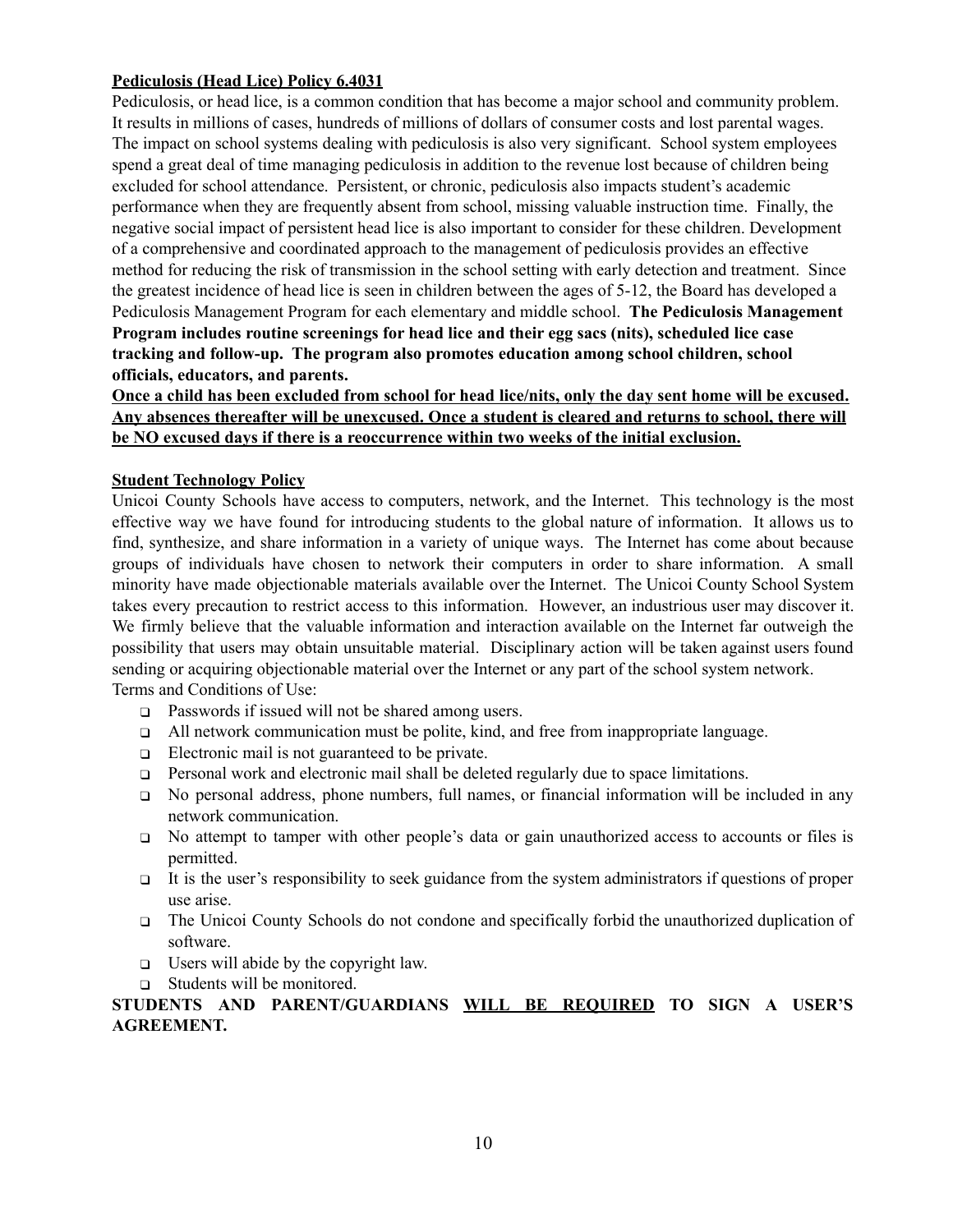# **TRANSPORTATION:**

# **Drop Off/Pick Up:**

The drop off area is on the right side of the school. Please have students ready to exit on the **PASSENGER** side of the car upon arrival and stay in the vehicle to optimize school safety. When picking up students at the end of the day, adults need to stay in the vehicle while school personnel bring the student to the vehicle. This will ensure the safety of our students and keep traffic flowing. Students will not be released to any person who is not on the emergency contact list without prior arrangements. Faculty and staff will not be responsible for buckling or securing your child in their car or booster seat.

# **School Buses:**

All school rules apply on the school bus. The bus driver is in charge, and the students are to follow the directions of the bus driver. Transportation is provided as a convenience to students and parents. Students who do not follow the rules and create disturbances on the bus will be punished for the behavior. Students are expected to:

- respect everyone on the bus
- remain seated
- speak in a low voice
- follow all directions of the driver
- keep hands inside the windows
- keep all objects inside the bus (No objects of any kind can be thrown out the window)

No student will be allowed to get off the bus at any bus stop other than his/her own without written permission from the parent or legal guardian. No student will be allowed to ride the bus home with another student without written permission from a parent or legal guardian. These permission slips must be taken to the office and signed by the principal and a copy will be kept in the office. Students will not be allowed to call home to get permission. Failure to follow these rules or directions will result in the following:

- **1 st offense-Front seat placement and parent notification**
- **2 nd offense- Three day bus suspension from all bus transportation**
- **3 rd offense-One week suspension from all bus transportation**
- **4 th offense-Six week suspension from all bus transportation**
- **5 th offense-Remainder of year suspension from all bus transportation**

#### **Transportation Change:**

Please notify the office in advance and advise the teacher if there is to be a change in transporting your child. If no notification is received, your child will follow his/her regular method of getting home.

#### **CAFETERIA**

#### **Breakfast/Lunch:**

The Federal Lunch and Breakfast Program provides for free and reduced price meals through approved applications. Everyone is encouraged to participate in the hot lunch program. Nutritious meals are served daily. Menus are sent home and announced on Erwin Radio, WEMB. They are also posted in the office.

By Federal School Lunch Regulation, **no identified commercially prepared food may be brought into the cafeteria and eaten during the specified lunch hours.** Breakfast is free and lunches may be paid for by the day, week, month, or entire school year. Meals must be paid for in advance. Credit is not available through the cafeteria.

| <b>PRICES</b> | ADULT                             | <b>GRADES</b> | REDUCED PRICE |
|---------------|-----------------------------------|---------------|---------------|
|               |                                   | $K - 5$       |               |
| Lunch         | $$3.25$ (staff) $$4.25$ (visitor) | \$2.25        | <b>FREE</b>   |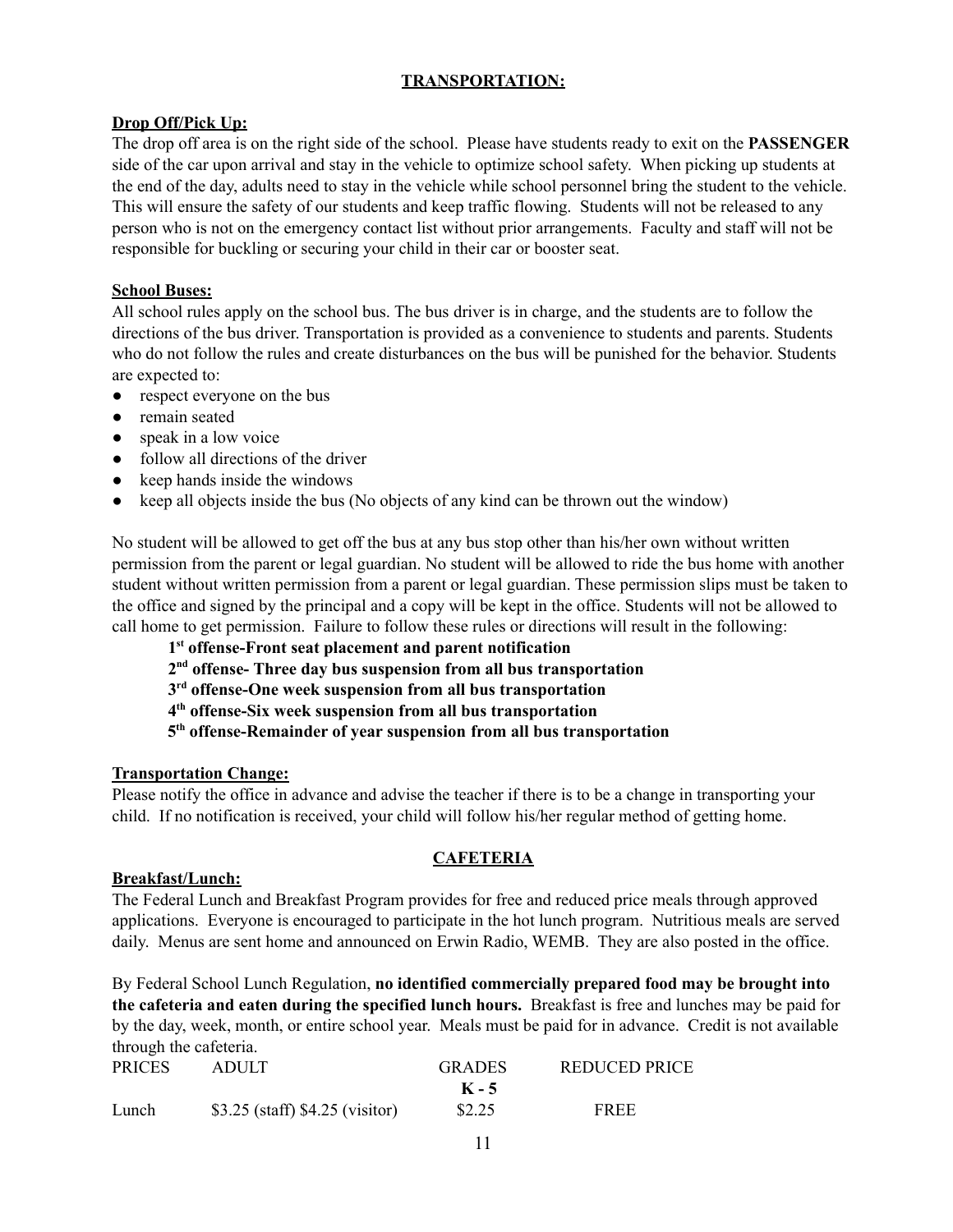| <b>Breakfast</b>  | \$2.00 | <b>FREE</b> | <b>FREE</b>       |
|-------------------|--------|-------------|-------------------|
| Milk/Juice $$.50$ |        | \$.50       | $$.50$ (if extra) |
| Water             | \$.75  | \$.75       | \$ 75             |

Ice cream is available for \$.50. **No charges are allowed for ice cream.** Students will have an opportunity to earn a free ice cream if they are on time, eat school breakfast, and eat school lunch for ten days.

Students are expected to behave in the cafeteria. Students will be called to enter the line when called. Once students are seated, students may not change seats. Inside voices are expected during a meal, and students are expected to clean up before lining up for class. Expectations and consequences are also outlined in our discipline policy.

#### **Lunch Charges**

Students will be able to charge if they forget their lunch money. Charges should be paid back the next day. Students will be given a charge ticket in the office to take home for parents to sign and return the next day with money. If charges are not paid in a reasonable time, the parent will be called. **Charges must be paid** back to the office in cash. Students are not permitted to take money out of their lunch accounts to pay **charges in the office. Checks cannot be cashed to pay office charges and put money into their accounts. For accounting purposes both accounts must be kept separate.**

# **CONDUCT**

#### **Security**

Safety is of the utmost concern for our students. Fire and tornado drills are held at regular intervals throughout the school year. Remember these basic rules:

1. Check the instructions in each classroom indicating how to leave the building in the case of fire. 2. Walk. No Talking. Move quickly and quietly to designated areas.

We also practice additional safety drills throughout the year to prepare our students for emergency situations.

#### **Zero-Tolerance Offenses Policy 6.309**

The Board of Education agrees in order to ensure a safe and secure learning environment free of drugs, violence and dangerous weapons; any student who engages in the following behaviors will be subject to suspension requirement on a case-by-case basis. Nothing in this section shall be constructed to prohibit the assignment of students to an alternative school.

- 1. Students who bring or unlawfully possess a drug or dangerous weapon onto a school property or to any event or activity.
- 2. Any student who is on a school bus, or on school property or while attending any school event or activity.
	- a. Unlawfully possesses a drug or dangerous weapon; or
	- b. Commits battery on a teacher, or other employee of the school.

Note: Due process stops with the Superintendent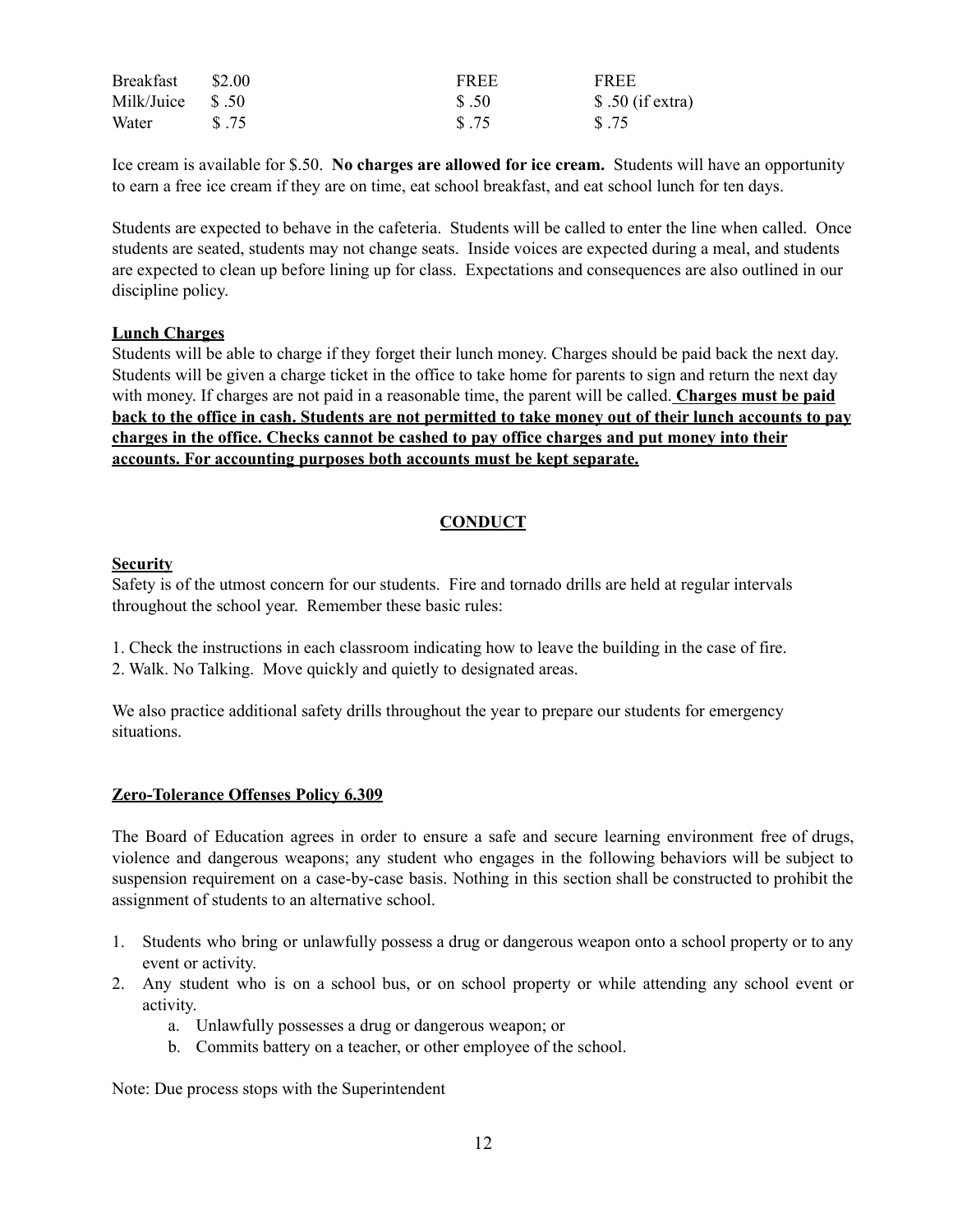# **Bullying/Discrimination/Harassment (Sexual, Racial, Ethnic, Religious)**

The Unicoi County Board of Education has determined that a safe, civil, and supportive environment in school is necessary for students to learn and achieve high academic standards. In order to maintain that environment, acts of bullying, cyber-bullying, discrimination, harassment, hazing or any other victimization of students, based on any actual or perceived traits or characteristics, are prohibited. This policy shall be disseminated annually to all school staff, students, and parents. This policy shall cover employees, employees' behaviors, students and students' behaviors while on school property, at any school-sponsored activity, on school-provided equipment or transportation, or at any official school bus stop. If the act takes place off school property or outside of a school-sponsored activity, this policy is in effect if the conduct is directed specifically at a student or students and has the effect of creating a hostile educational environment or otherwise creating a substantial disruption to the education environment or learning process. Building administrators are responsible for educating and training their respective staff and students as to the definition and recognition of violations of this policy.

# **Definitions**

*Bullying/Intimidation/Harassment* - An act that substantially interferes with a student's educational benefits, opportunities, or performance, and the act has the effect of:

- Physically harming a student or damaging a student's property;
- Knowingly placing a student or students in reasonable fear of physical harm to the student or damage to the student's property;
- Causing emotional distress to a student or students; or
- Creating a hostile educational environment.

Bullying, intimidation, or harassment may also be unwelcome conduct based on a protected class (race, nationality, origin, color, gender, age, disability, religion) that is severe, pervasive, or persistent and creates a hostile environment.

*Cyber-bullying* - A form of bullying undertaken through the use of electronic devices. Electronic devices include, but are not limited to, telephones, cellular phones or other wireless telecommunication devices, text messaging, emails, social networking sites, instant messaging, videos, web sites or fake profiles.

*Hazing* - An intentional or reckless act by a student or group of students that is directed against any other student(s) that endangers the mental or physical health or safety of the student(s) or that induces or coerces a student to endanger his/her mental or physical health or safety. Coaches and other employees of the school district shall not encourage, permit, condone or tolerate hazing activities. "Hazing" does not include customary athletic events or similar contest or competitions and is limited

\*\*\*Any bullying/harassment violations will follow school board policy (6.304)

# **Complaints:**

Parents who have complaints about anything concerning the student and his/her teachers should follow a standard procedure. First, the teacher should be contacted through the office. If satisfaction is not obtained, the next step should be a conference with the principal, the supervisor, the director of schools, and finally the members of the board of education. The board members should be contacted through the director of the school's office.

# **Discipline/Behavior**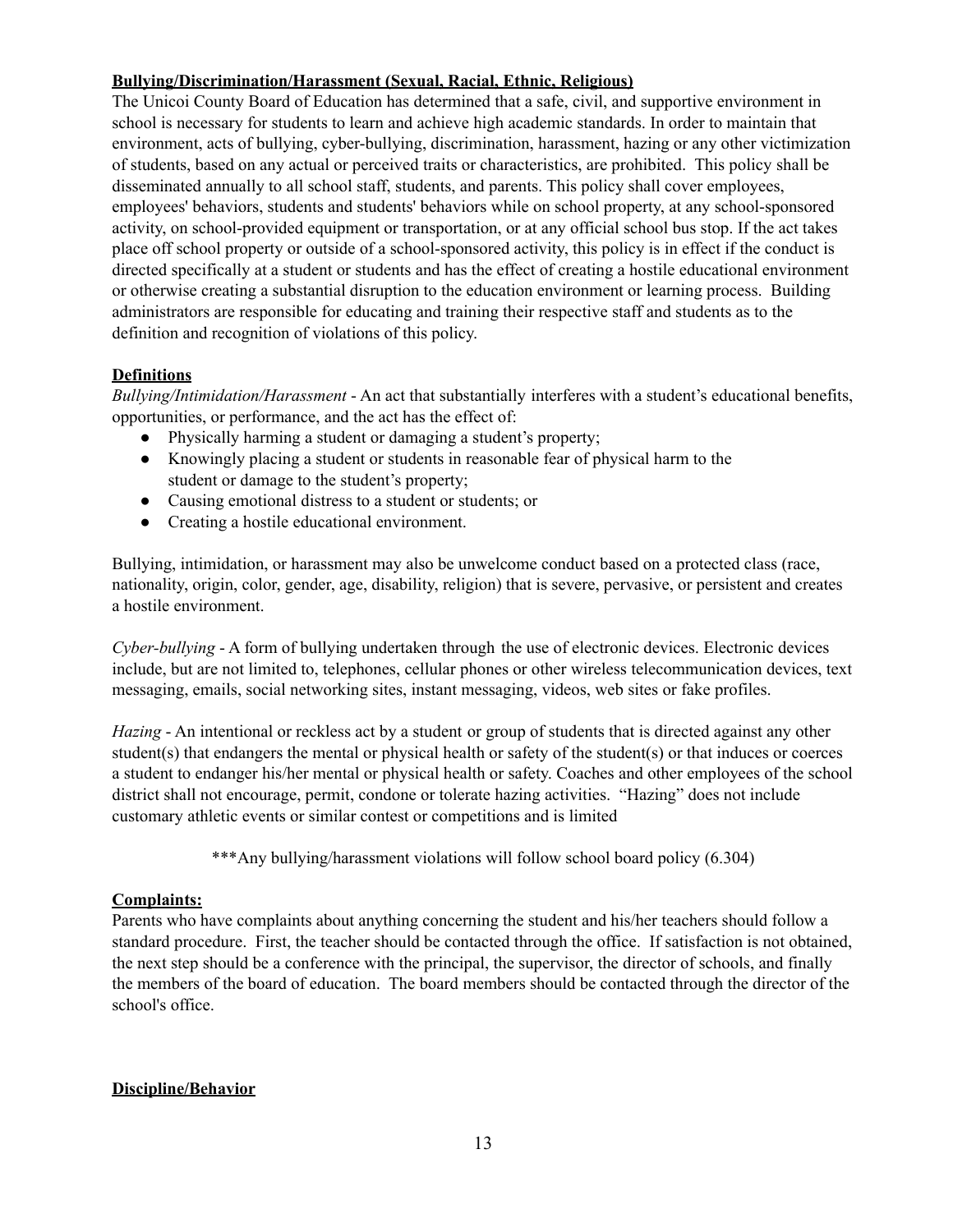One of the most important lessons education should teach is discipline. While discipline does not appear as a subject, it underlines the whole educational structure. It is the training that develops self-control, character, orderliness, and efficiency. It is the key to good conduct and proper consideration for other people.

It is necessary that children learn to develop self-discipline in order to further their learning. We ask that you discuss with your children the importance of and need for good behavior and a good attitude while at school. Our school-wide discipline policy focuses on behaviors that should be practiced on a daily basis by students.

## **Cell Phones Policy 6.312**

Students may possess personal communication devices, such as cell phones, while on school property. However, the personal communication device must be in the off mode and must be kept in lockers. The principal or his/her designee may grant a student permission to use a personal communication device at his/her discretion. A device used outside these parameters shall result in confiscation of the device until such time as it may be released to the student's parent or guardian. A student in violation of this policy is subject to disciplinary action. Use of cameras on personal communication devices is strictly prohibited on school property or at school functions. A student in violation of this policy is subject to disciplinary action. Any items lost or stolen are not the responsibility of the school or system.

#### **Personal Electronic Items Policy 6.312**

Personal electronic devices including but not limited to (CD players, IPods or MP3 players, notebook computers, tablet computers, any other computing device) must be kept in lockers. The principal or his/her designee may grant a student permission to use a personal communication device at his/her discretion. Improper use or improper storage of the personal electronic device will result in confiscation of the device until such time as it may be released to the student's parents or guardian. A student in violation of this policy is subject to disciplinary action. Any items lost or stolen is not the responsibility of the school or system.

#### **Personal Items**

Personal items are to stay at home. No radios, video games, cell phones, toys or games of any kind are to be brought to school except with the teacher's permission on special days such as field trips.

#### **Illegal Items**

No student may have in his/her possession such items as drugs, tobacco, matches, lighters, razor blades, knives, sticks, or any other item judged capable of inflicting harm to others or causing property damage. No radios, video games, toys or games of any kind are to be brought to school except with teacher permission on special days.

#### **Care of Building**:

Students are requested to cooperate with the custodian in keeping the building and playground clean and orderly. Wastebaskets are placed throughout the building to receive wastepaper and trash. Marking, defacing, or otherwise being destructive of school property is a serious offense and will result in punishment.

#### **Gum Chewing**:

Careless disposal of gum in drinking fountains, furniture, and floors presents sanitation and cleaning problems, and costly repair; **therefore, gum chewing is not permitted.**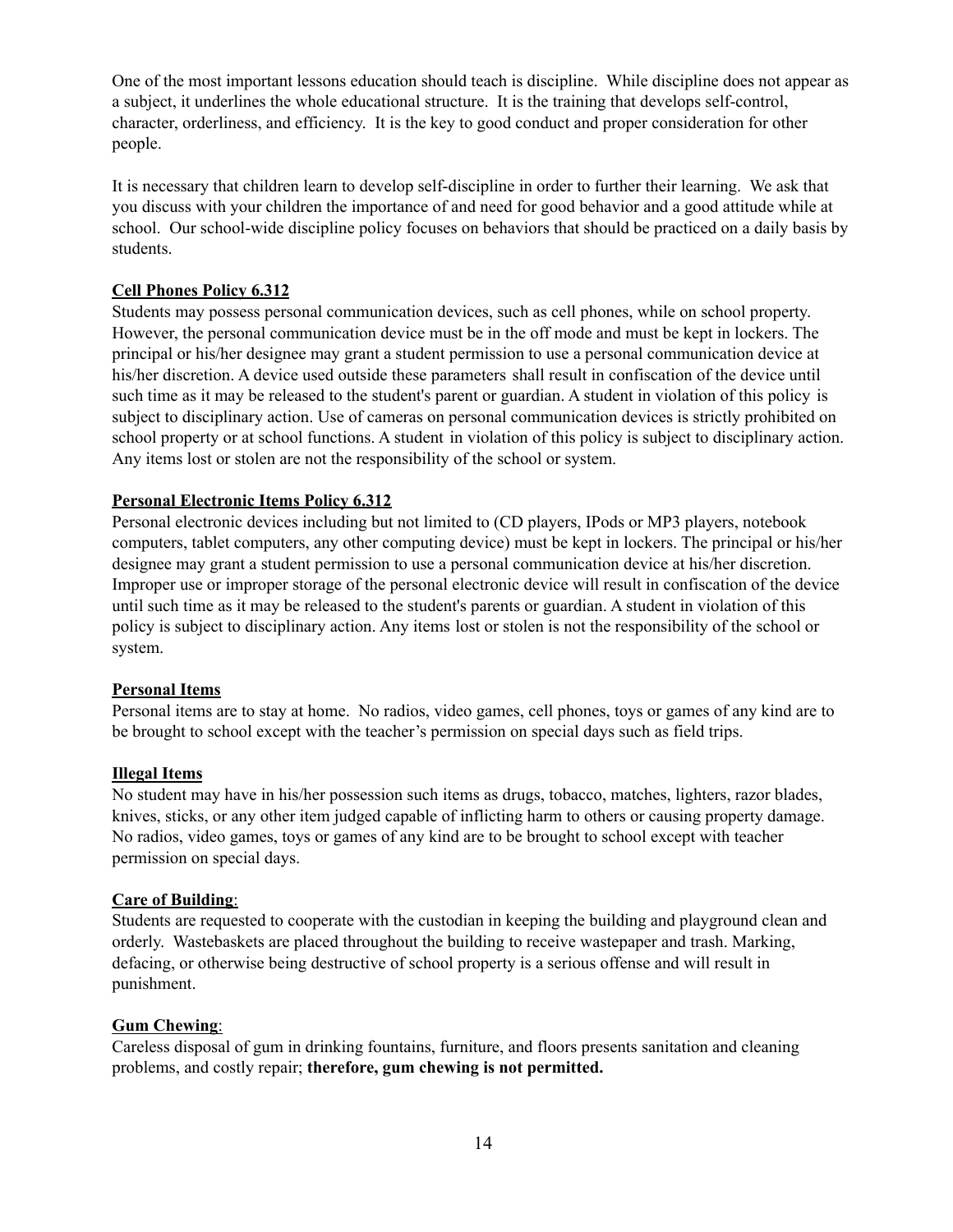# **Assemblies and Programs:**

Assemblies and programs are a part of the curriculum and as such, are designed to be educational as well as entertaining experiences. They provide one of the few opportunities in school to learn formal audience behavior. Regardless of the type of program, courtesy demands that the student body be respectful and appreciative. In live entertainment, unlike radio, TV, or movies, the performers are very conscious of their audience. Talking, whispering, stamping of the feet and booing are discourteous. Yelling is also inappropriate.

## **Guidelines for Assembly/Program Behavior**

At all times the student's behavior should be refined and courteous. An indication of the cultural level of the school is the conduct of the student body at an assembly. Whether guests are present or not, each student is personally responsible for the impression made by the school as a whole. If the behavior of a student impedes the program or assembly, the student may be removed from the program or assembly.

## **Textbooks:**

Textbooks are provided to students through a checkout system and paid for by the taxpayers. If books are lost, damaged or destroyed, the system must be reimbursed by the parent or student.

## **Dress Code**

Dress should be a matter of personal taste as long as it does not interfere with instruction; however, there are limits of modesty, safety, and cleanliness, which each student should follow. Students should dress comfortably, healthy, and cleanly at all times.

## **Dress Respectfully:**

Shirts should:

- $\vee$  Be appropriate
- $\triangleright$  Should not show undergarments
- $\vee$  Not have spaghetti straps
- $\vee$  Cover the waistband of pants when arms are raised
- ✔ Should be clear of promoting drugs, alcohol, wrestling, tobacco products, or anything considered inflammatory or derogatory

Shorts should:

- $\triangleright$  Be the length of the student's fingertips when walking
- $\triangleright$  Should be appropriate and clear of writing on the seat on the shorts

Pants should have no holes above the knee.

Leggings should be worn with either a shirt that is the length of a student's fingertips or worn under a skirt or shorts that meet the length of the student's fingertips. Leggings are NOT pants.

We suggest that flip-flops, crocs, or sandals not be worn in Physical Education classes or on the playground because of safety issues. They may be worn in the regular classroom. The student should have athletic shoes in his/her backpack to participate in P.E. and playground.

If there is doubt as to whether an item is appropriate, the student should consider not wearing it to school. If the dress code is violated, then a phone call will be made to bring the student a change of **clothing.**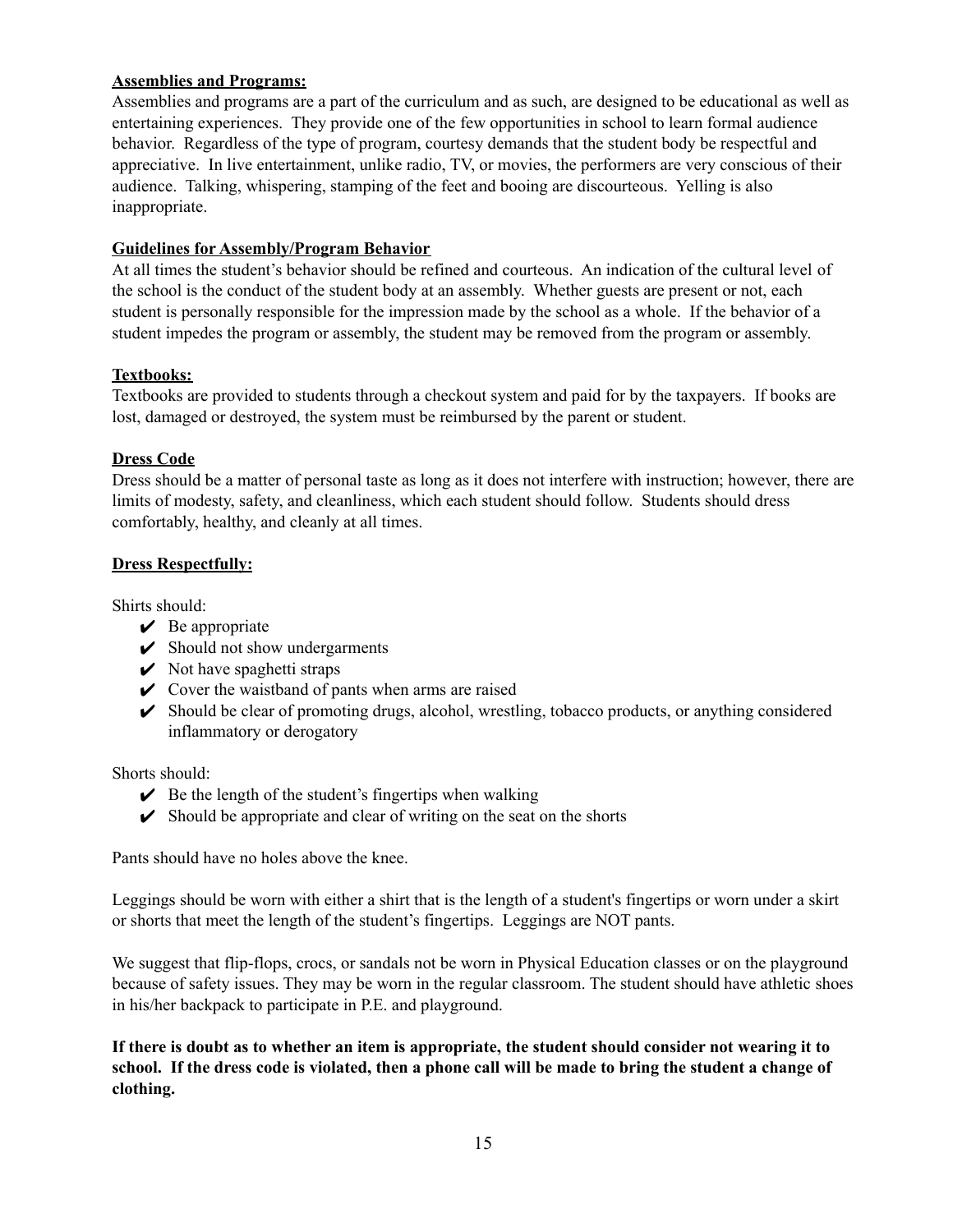#### **Discipline Policy**

Students are expected to behave in an appropriate manner that is conducive to learning. Please go over our standards for behavior that are listed below and encourage your child to have appropriate behavior in all classes. Our system is based on rewarding success when appropriate behavior is displayed at school.

Each classroom incorporates the school-wide discipline policy and has consequences for students when they do not meet the behavior expectations. **Each class has a discipline policy in place that provides actions before a student is referred to the office** unless it is a safety issue or physical harm. Once a student is referred to the office, the following consequences are in place:

#### **Consequences from Office (Consequences may Change based on Principal's Decision)**

Warning with note sent home from office Lunch Mentoring/loss of electives/note sent home Phone call home with description of behavior/automatic loss of in-school activities Phone call home with description of behavior with written punishment Parent meeting with principal / teacher/ guidance counselor Loss of field trip privileges Suspension

#### \*Please note that any suspension will result in an automatic loss of a field trip privilege for that **semester.**

#### **Notification of Rights under FERPA**

The Family Educational Rights and Privacy Act (FERPA) affords parents and students over 18 years of age ("eligible students") certain rights with respect to the student's education records. These rights are:

(1) The right to inspect and review the student's education records within 45 days of the day the school receives a request for access.

Parents or eligible students should submit to the school principal a written request that identifies the record(s) they wish to inspect. The principal will make arrangements for access and notify the parent or eligible student of the time and place where the records may be inspected.

(2) The right to request the amendment of the student's education records that the parent or eligible student believes are inaccurate, misleading, or otherwise in violation of the student's privacy rights under **FERPA** 

Parents or eligible students who wish to ask the school to amend a record should write to the school principal, clearly identify the part of the record they want changed, and specify why it should be changed. If the school decides not to amend the record as requested by the parent or eligible student, the school will notify the parent or eligible student of the decision and advise them of their right to a hearing regarding the request for amendment. Additional information regarding the hearing procedures will be provided to the parent or eligible student when notified of the right to a hearing.

(3) The right to privacy of personally identifiable information in the student's education records, except to the extent that FERPA authorizes disclosure without consent.

One exception, which permits disclosure without consent, is disclosure to school officials with legitimate educational interests. A school official is a person employed by the school as an administrator, supervisor, instructor, or support staff member (including health or medical staff and law enforcement unit personnel); a person serving on the School Board; a person or company with whom the school has outsourced services or functions it would otherwise use its own employees to perform (such as an attorney, auditor, medical consultant, or therapist); a parent or student serving on an official committee, such as a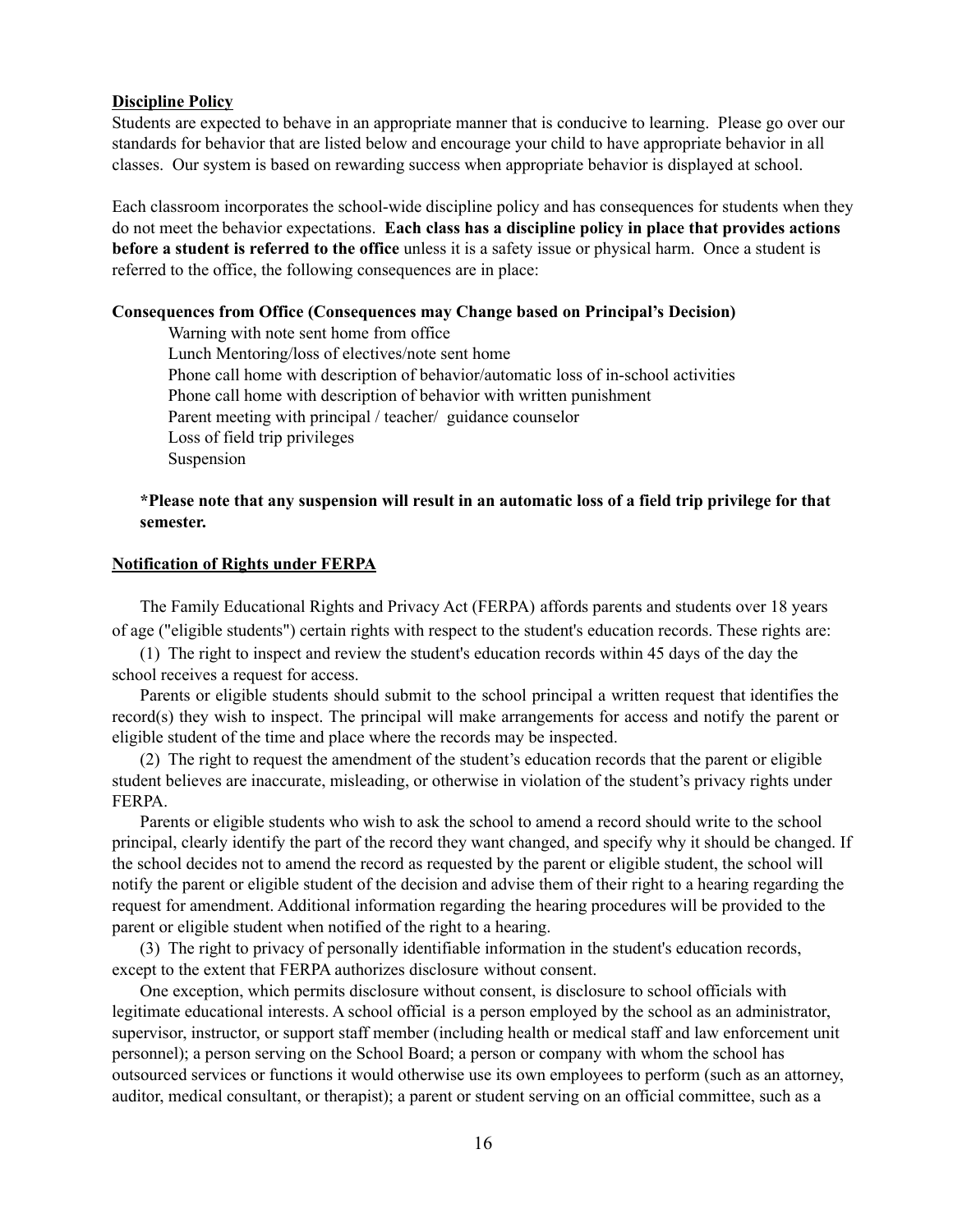disciplinary or grievance committee; or a parent, student, or other volunteer assisting another school official in performing his or her tasks.

A school official has a legitimate educational interest if the official needs to review an education record in order to fulfill his or her professional responsibility.

Upon request, the school discloses education records without consent to officials of another school district in which a student seeks or intends to enroll, or is already enrolled if the disclosure is for purposes of the student's enrollment or transfer.

(4) The right to file a complaint with the U.S. Department of Education concerning alleged failures by the School to comply with the requirements of FERPA. The name and address of the Office that administers FERPA are:

> Family Policy Compliance Office U.S. Department of Education 400 Maryland Avenue, SW Washington, DC 20202

#### **Directory Information**

The Family Educational Rights and Privacy Act (FERPA) requires that Unicoi County Schools, with certain exceptions, obtain a parent's written consent prior to the disclosure of personally identifiable information from a child's education records. However, Unicoi County Schools may disclose appropriately designated "directory information" without written consent, unless the parent has advised the District to the contrary in accordance with District procedures. The primary purpose of directory information is to allow the Unicoi County Schools to include this type of information from your child's education records in certain school publications. Examples include:

- A playbill, showing your student's role in a drama production;
- The annual yearbook;
- Honor roll or other recognition lists;
- Graduation programs; and
- Sports activity sheets, such as showing weight and height of team members.

Directory information, which is information that is generally not considered harmful or an invasion of privacy if released, can also be disclosed to outside organizations without a parent's prior written consent.

If you do not want Unicoi County Schools to disclose directory information from your child's education records without your prior written consent, you must notify the district in writing. Unicoi County Schools has designated the following information as directory information:

- Student's name
- **Address**
- Telephone listing
- Electronic mail address
- Photograph
- Date and place of birth
- Dates of attendance
- Grade level
- Participation in officially recognized activities and sports
- Weight and height of members of athletic teams
- Degrees, honors, and awards received
- The most recent educational agency or institution attended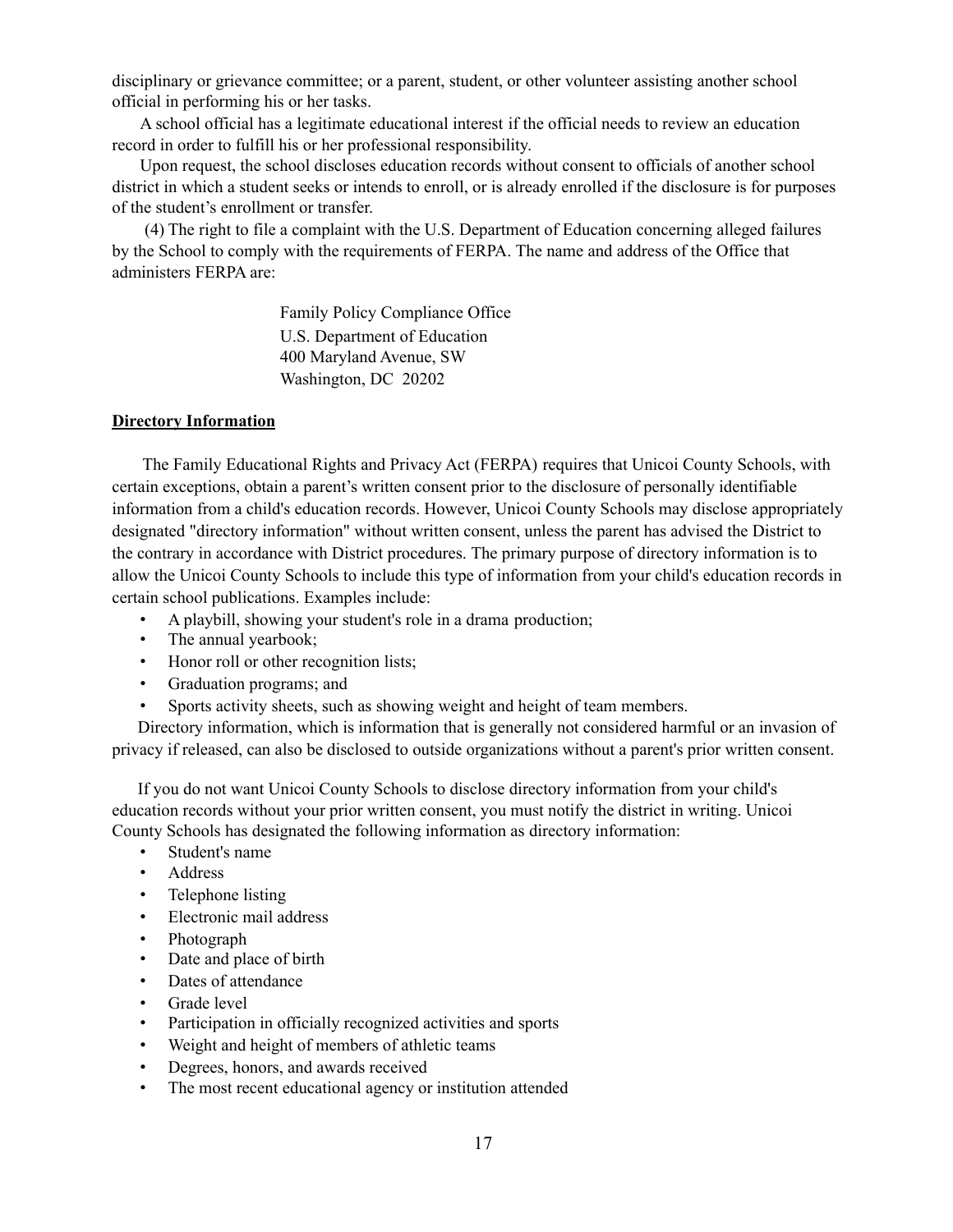• Student ID number, user ID, or other unique personal identifier used to communicate in electronic systems that cannot be used to access education records without a PIN, password, etc. (A student's SSN, in whole or in part, cannot be used for this purpose.)

# Footnotes:

1.These laws are: Section 9528 of the Elementary and Secondary Education Act (20 U.S.C. § 7908) and 10 U.S.C. § 503(c).

## **STUDENT RELATED INFORMATION:**

## **Child Abuse and Neglect**

## Reporting

All personnel shall be alert for any evidence of child abuse or neglect. Child abuse is defined as any wound, injury, disability, or physical or mental condition which is of such nature as to reasonably indicate that it has been caused by brutality, abuse, or neglect or which on the basis of available information reasonably appears to have been caused by such. Staff members having knowledge or suspicion of any child who is suffering from abuse or neglect shall report such harm immediately. The report shall be made to the judge having juvenile jurisdiction, the office of the chief law-enforcement official where the child resides, or to the Department of Children's Services in a manner specified by the department, either by contacting a local representative of the department or by utilizing the department's centralized intake procedure where applicable.

The report shall include:

- 1. The name, address and age of the child;
- 2. The name and address of the parents or persons having custody of the child;
- 3. The nature and extent of the abuse or neglect; and

4. Any evidence to the cause or any other information that may relate to the cause or extent of the abuse or neglect.

The person reporting shall be immune from liability and his identity shall remain confidential except when the juvenile court determines otherwise. The director of schools shall develop reporting procedures, including sample indicators of abuse and neglect, and shall disseminate the procedures to all school personnel.5 However, nothing in the reporting procedures shall eliminate the staff member's legal responsibility to directly make a report to the authorities stated above.

To report suspected child abuse, call **1-877-237-0004 or 1-877-54ABUSE**

#### Investigations

School administrators and employees have a duty to cooperate, provide assistance and information in child abuse investigations including permitting child abuse review teams to conduct interviews while the child is at school; the principal may control the time, place and circumstances of the interview, but may not insist that a school employee be present even if the suspected abuser is a school employee or another student. The principal is not in violation of any laws by failing to inform parents that the child is to be interviewed even if the suspected abuser is not a member of the child's household.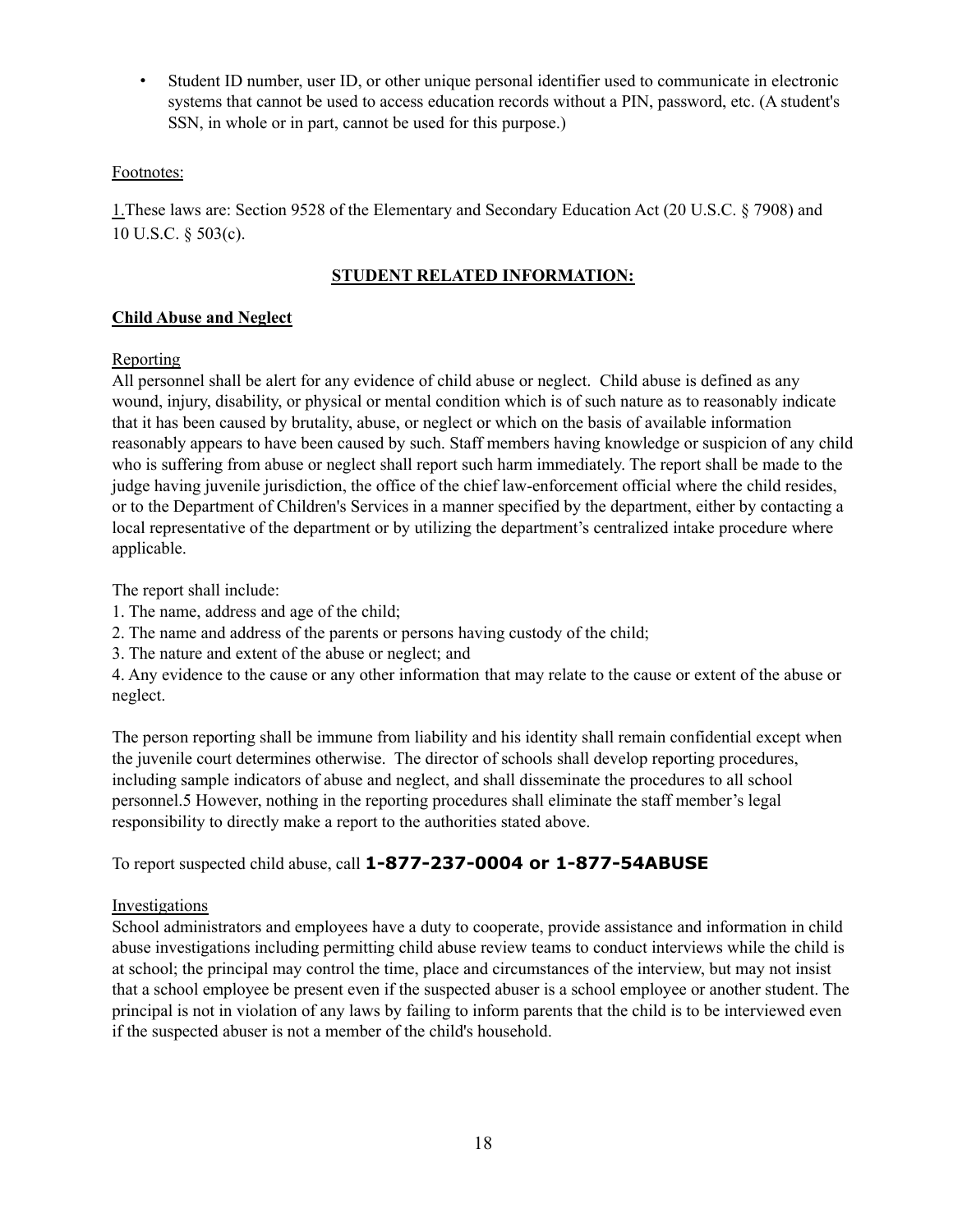## **STUDENT RELATED INFORMATION:**

## **Report Cards**

Students are given grade cards at the end of the nine week grading period. A mid-term report will be sent home as well. The school grading scale is as follows:

$$
A=93-100\nB=85-92\nC=75-84\nD=70-74\nF= Below 70
$$

**Report card will be computer generated. It will be printed each nine weeks and sent home. The parent/guardian signature will still be required, and the student will bring the report card slip back, so that we will know the parent/guardian received it. After the first nine week grading period, the** previous nine weeks grade will appear on the report card so parents can see each grading period that **has been completed.**

## **Homework Policy**

Homework is assigned as practice for students to master needed skills for their grade level. It is expected that students complete homework assignments on time to assess their progress. Each teacher will send out homework expectations at the beginning of the year.

## **Effective Study Habits:**

It is important that every student establish as good a record as possible while attending school. Your record becomes part of you and remains with you for the rest of your life. The grades, conduct marks, attitudes displayed, test results, and attendance records become a part of your permanent record and can never be changed. Try as hard as possible to make it as impressive as you can.

The development of good study habits and skills is one of the most important achievements for any student. They transfer from one type of activity to another. The following are suggestions for improving study and developing good work habits:

- 1. Develop a desire to learn.
- 2. Know exactly what is to be done.
- 3. Keep up to date on your homework.
- 4. Budget your study time wisely with various subjects.
- 5. Make good use of study time at school.
- 6. Study in a quiet place at home.
- 7. As you read, keep in mind questions you are actually trying to answer.
- 8. Make notes as you read.
- 9. Relate new facts and ideas to known facts and ideas.
- 10. Prepare for examinations by doing your work day by day.
- 11. Learn to work independently, under your own direction.
- 12. If you have questions about your work, arrange to talk them over with your teacher.
- 13. Be determined to succeed and stay with the task until it is completed.

# **Children's Online Privacy Protection Act (COPPA)**

Your child will use the school system device(s) and will have access to the Internet. The school system will share your child's information with 3rd parties including but not limited to textbook manufacturers, eBackpack, Google (Google Apps), and Food Service Applications. Federal Law requires 3rd parties to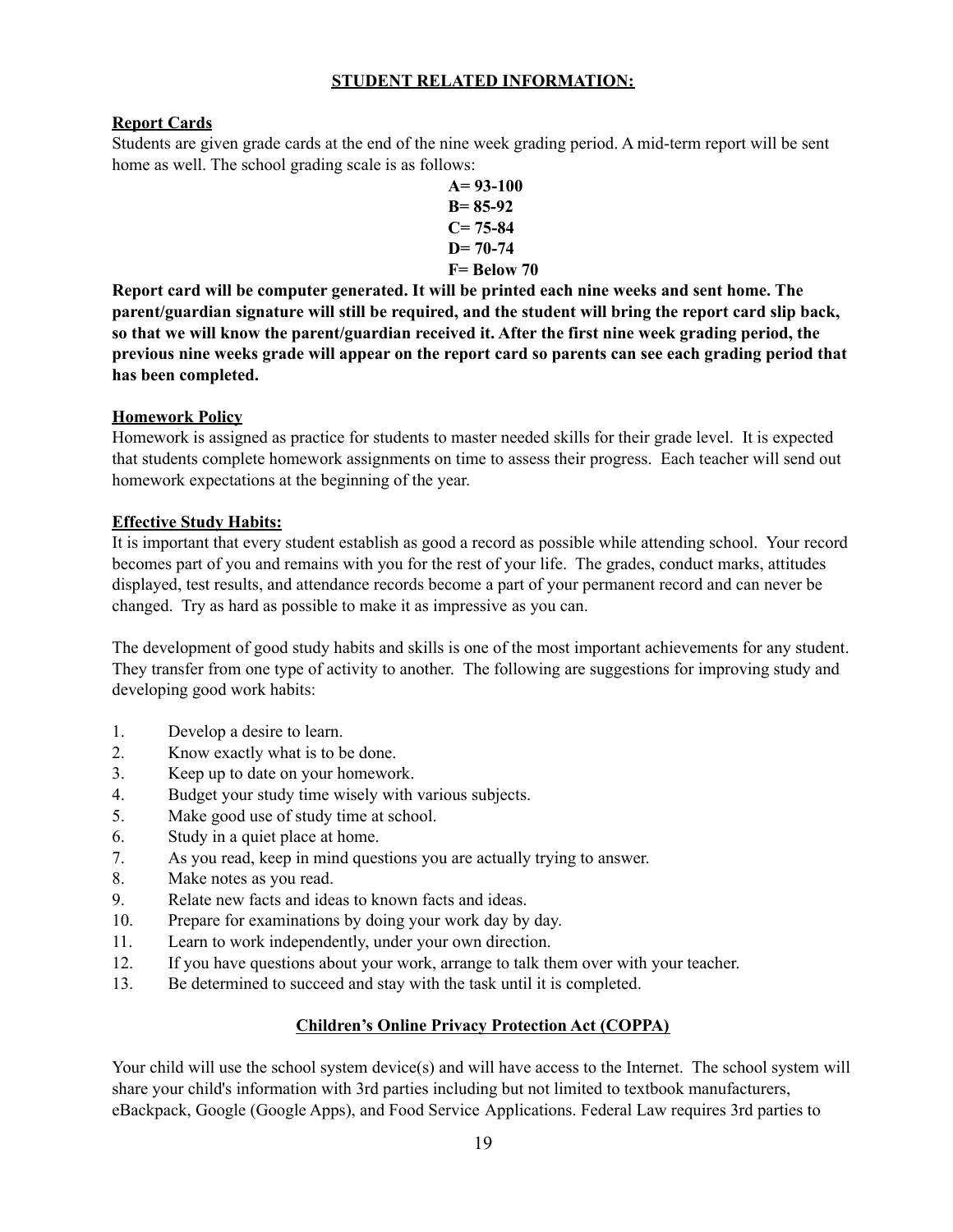provide protection and restricts how the information may be used. 3rd parties may store your student's information as long as they remain enrolled in our district and/or the service is used by the school system. If you would like copies of how the companies use the data, please contact your school district central office.

#### **QUALIFICATIONS OF TEACHERS AND PARAPROFESSIONALS**

The Every Student Succeeds Act (ESSA) requires all students be taught by fully certified teachers. Tennessee's state licensure requirements still require a bachelor's degree and demonstrated content knowledge. Verification of licensure and certifications is maintained at the school system central office.

You as a legal parent/guardian, have the right to request information regarding professional qualifications of your child's teacher(s). Upon your request, the school system will provide you with the following information: whether a teacher is teaching under emergency status for which certification has been waived, and the degree major of a teacher and any other graduate degree or certification the teacher may hold. Under ESSA, you will be promptly informed if for any reason a non-highly qualified teacher teaches your child for four or more consecutive weeks.

ESSA also requires that instructional paraprofessionals in Title I schools demonstrate highly qualified status by passing a test to demonstrate knowledge of and the ability to assist in the instruction, having completed two years of higher education, or having obtained an associate's or higher degree. All instructional paraprofessionals at Unicoi County High School have demonstrated highly qualified status. You have the right to request information about the paraprofessionals that may work with your child. Verification of highly qualified status is maintained at the school system central office.

#### **ACCOUNTABILITY**

The state of Tennessee and Rock Creek School have accountability measures in place with TNReady, STAR Testing, and Student Portfolios (grade K). Currently, accountability ratings are in place for 2016-17 and 2017-18. All accountability measures will be used to improve student instruction and teacher performance.

While the federal government requires states to maintain rigorous state-established top-line goals, it is also the state's responsibility to determine the interim measures that will lead to achieving its top-line goals. The state defines measurement tools, including how to measure growth in outcomes and reduce gaps in student achievement. Additionally, the state sets district goals, measures district and school level progress annually (disaggregated by historically underserved student groups), and reports district and school results publicly. Each year after we receive our system's report card from the state, we will inform you about each school's accountability status, as well as how the achievement of the students compares to those in the system and the state.

You will also be provided information on the achievement level of your child on each of the state academic assessments as soon as is practicably possible after we receive the assessment results.

#### **SAFE SCHOOLS**

All Unicoi County Schools have been deemed "safe schools" under the guidelines of our state and ESSA. However, should your child become the victim of a violent crime at any Unicoi County School, you have the right to request a transfer to the nearest county school, pending their enrollment. The Tennessee State Board of Education Unsafe School Choice Policy states that the district may choose to facilitate a requested transfer to another school; however, such transfer shall not be required. Unicoi County Schools' faculty and staff are making every effort to prevent any situation in which your child may not be safe. If you have any questions regarding safety policies or procedures, please contact the central office at (423) 743-1600.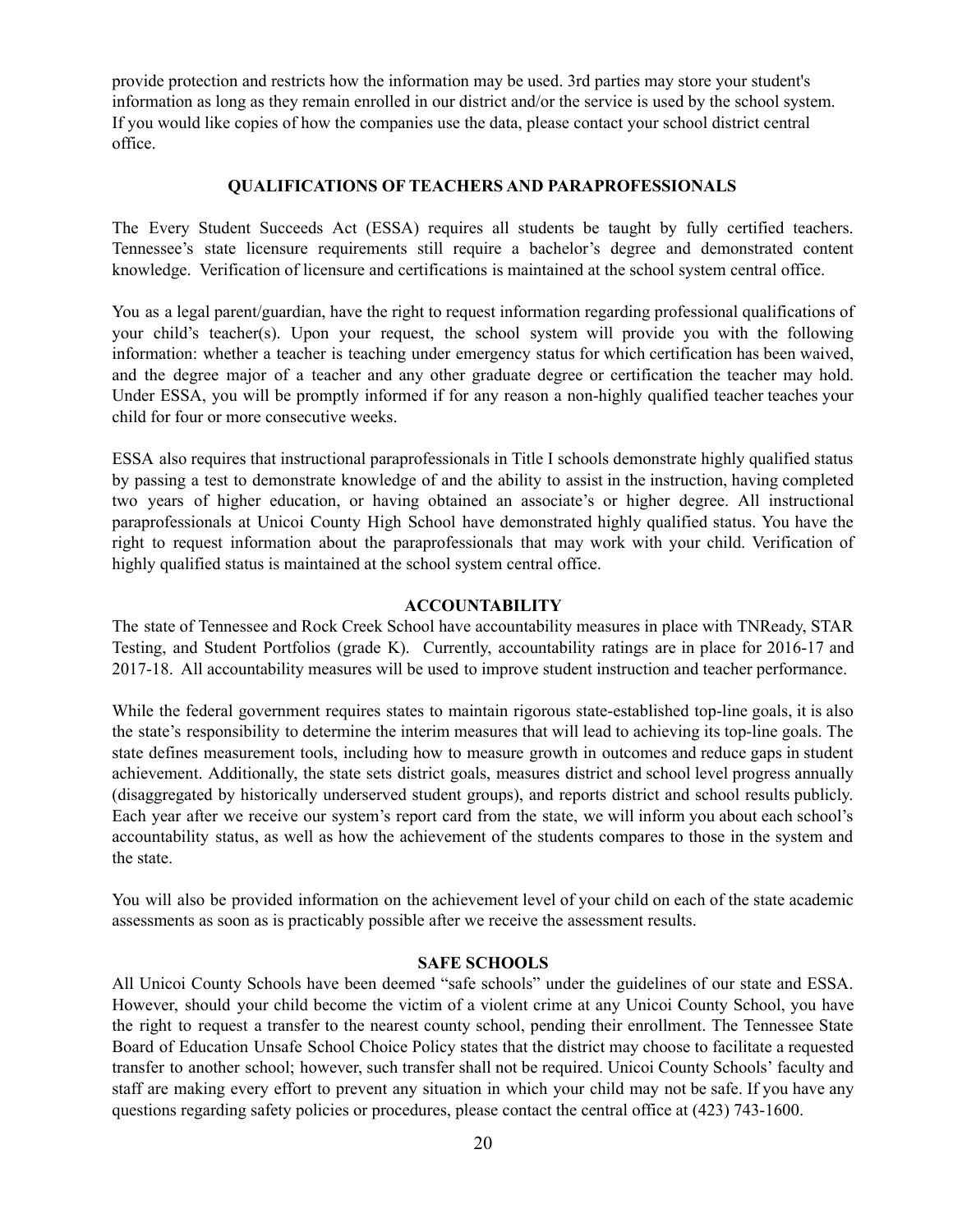# **Special Considerations for Covid-19**

Rock Creek Elementary will follow the guidance of the Unicoi County Schools Re-Opening Plan (please see attached below).

[https://2e9c1d74-cd62-4447-b86f-093f70bb01d6.filesusr.com/ugd/2c6f8c\\_e12110aecebe4d23861d](https://2e9c1d74-cd62-4447-b86f-093f70bb01d6.filesusr.com/ugd/2c6f8c_e12110aecebe4d23861d09a9dd513088.pdf) [09a9dd513088.pdf](https://2e9c1d74-cd62-4447-b86f-093f70bb01d6.filesusr.com/ugd/2c6f8c_e12110aecebe4d23861d09a9dd513088.pdf)

We will communicate with parents via Dojo and Social Media the various changes to our school reopening plan. All plans are subject to change depending on the impact of Covid-19 cases in Unicoi County.